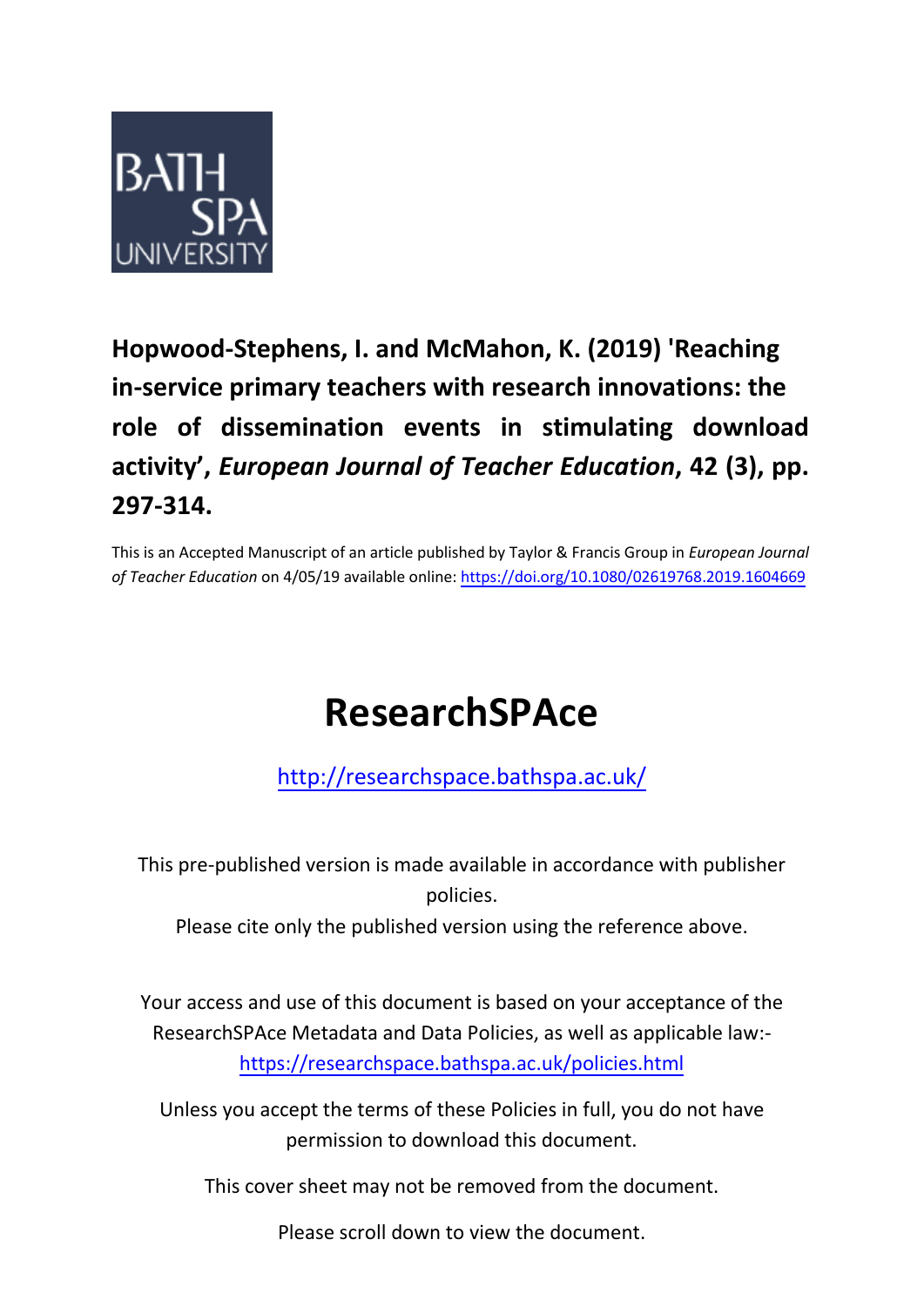Final author version

This article has been accepted for publication in The European Journal of Teacher Education, published by Taylor & Francis.  $5^{\text{th}}$  April 2019

## **Reaching in-service primary teachers with research innovations: the role of dissemination events in stimulating download activity.**

Isabel Hopwood-Stephens, Institute for Education, Bath Spa University, UK. Kendra McMahon, Institute for Education, Bath Spa University, UK.

Contact details for corresponding author: Isabel Hopwood-Stephens, Institute for Education, Bath Spa University, UK. *[i.hopwood-stephens@bathspa.ac.uk](mailto:i.hopwood-stephens@bathspa.ac.uk)*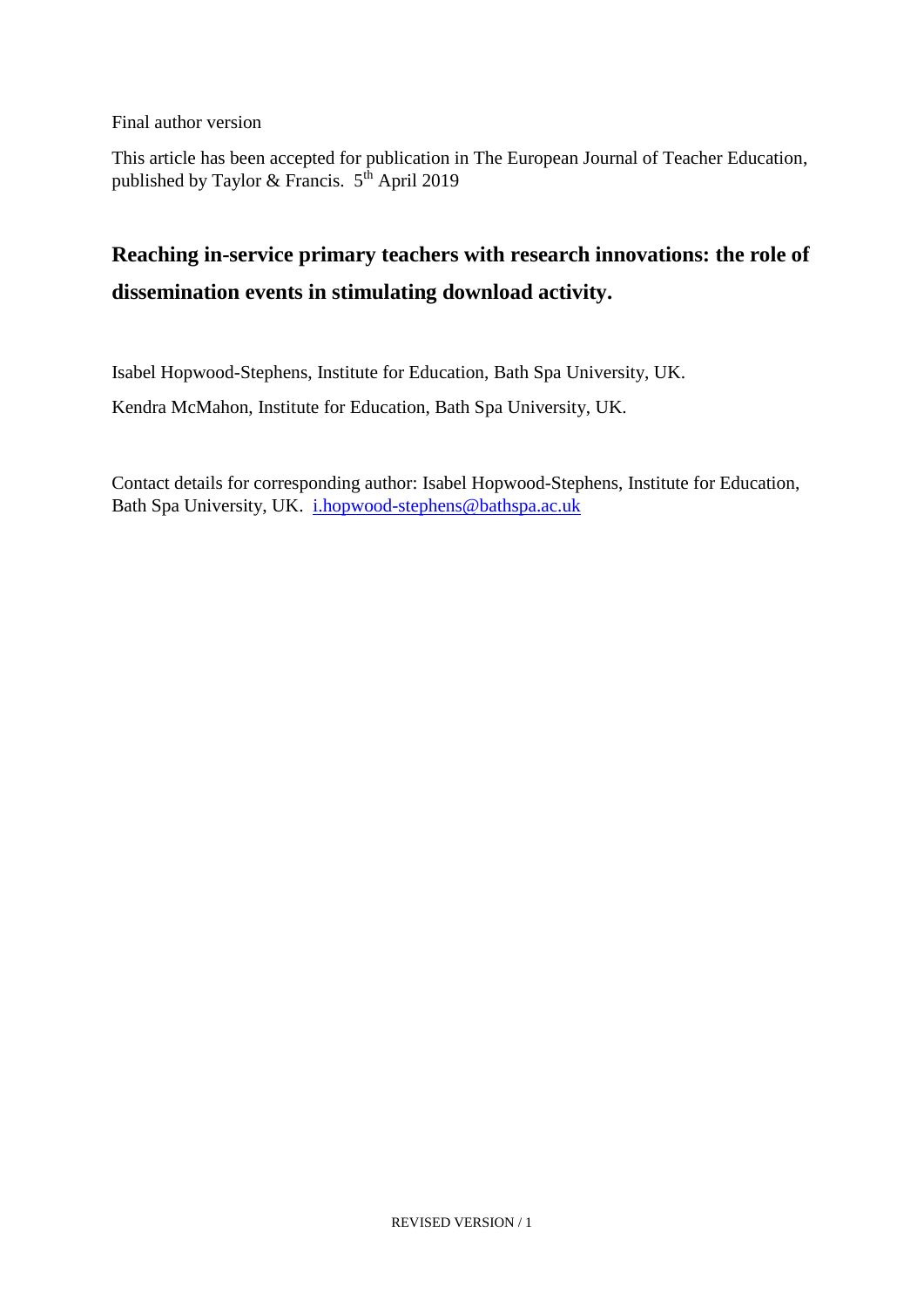**Reaching in-service primary teachers with research innovations: the role of dissemination events in stimulating download activity.** 

#### ABSTRACT

Education researchers want to influence classroom practice, but in-service primary teachers are hard to reach. Thus, many researchers disseminate their innovations online. Dissemination by event may be a more effective means, but little is known about its relative value in a dissemination strategy, nor potential influence upon research innovation downloads.

This quantitative study analysed the influence of dissemination events on downloads of a research innovation called the TAPS Pyramid over one year. The location, size and date for dissemination events were mapped against location data for downloads during the same time period. Downloads were significantly higher in regions where dissemination events were held and positively correlated with dissemination event frequency. Event size was not found to be significant.

By demonstrating the value of dissemination events in stimulating downloads of educational research innovations online, these results also show the centrality of social learning opportunities to a successful bimodal dissemination strategy.

#### Key words

Dissemination, in-service, dissemination event, online dissemination.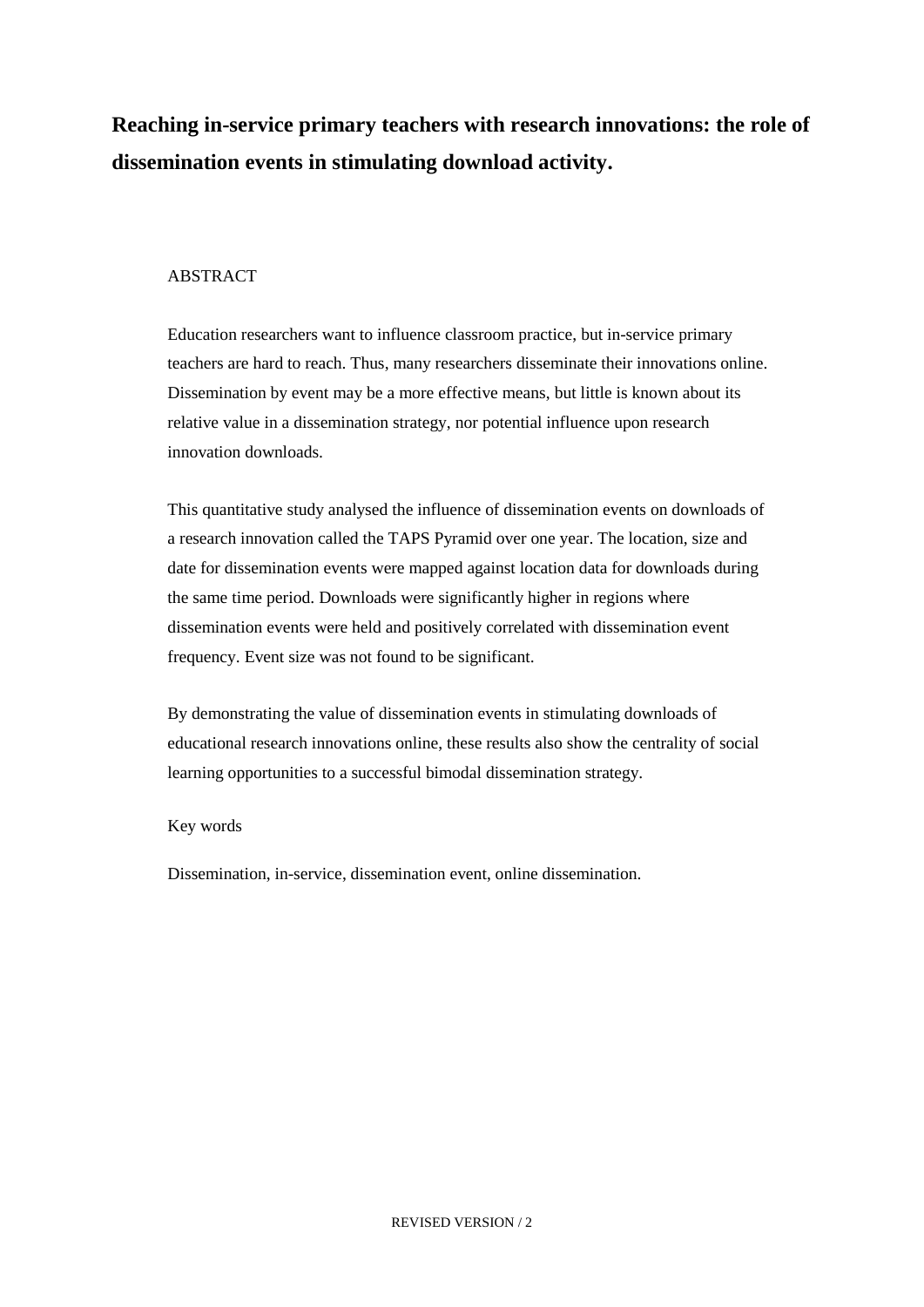#### **Introduction**

We know that the single biggest factor influencing learning outcomes in schools is the quality of the teaching (Hattie 2011). We also know that when teachers have access to timely, relevant and digestible insights from educational research they can use these to inform and improve their practice (BERA-RSA 2014). The in-service teachers whose practice we seek to influence, however, can be notoriously hard to reach. Effective dissemination of education research can thus be seen as the ultimate goal of researchers intent upon influencing pedagogy.

Southwell et al. (2010) identify three key modes for dissemination of educational research innovations: journal articles and scholarly publications; resource websites; and face-to-face events such as seminars and conferences. While dissemination by journal publication remains an important way for academics to share developments in understanding, it is a poor vehicle for communicating with teachers (MacLellan 2016), who prefer targeted and relevant innovations that meet an existing need (Vanderlinde and van Braak 2010). Online dissemination delivers a vast potential audience at a modest cost (Cooper 2014), but it provides limited scope for explication and discussion of the research innovation itself (Brindley, Blashcke and Walti 2009). Research innovations can also be presented to the target audience at a face to face event, with the aim of increasing their understanding of its existence and purpose. Although dissemination by event is recommended in institutional guidance as a means of reaching a target audience (World Health Organisation 2014, European Union Horizon 20/20 2014), it is not considered a sufficient dissemination strategy in and of itself, due to the smaller potential audiences and greater cost.

The interaction between these two modes of dissemination - by event and online – remains an under-explored area of inquiry. What relationship might exist between the presentation of a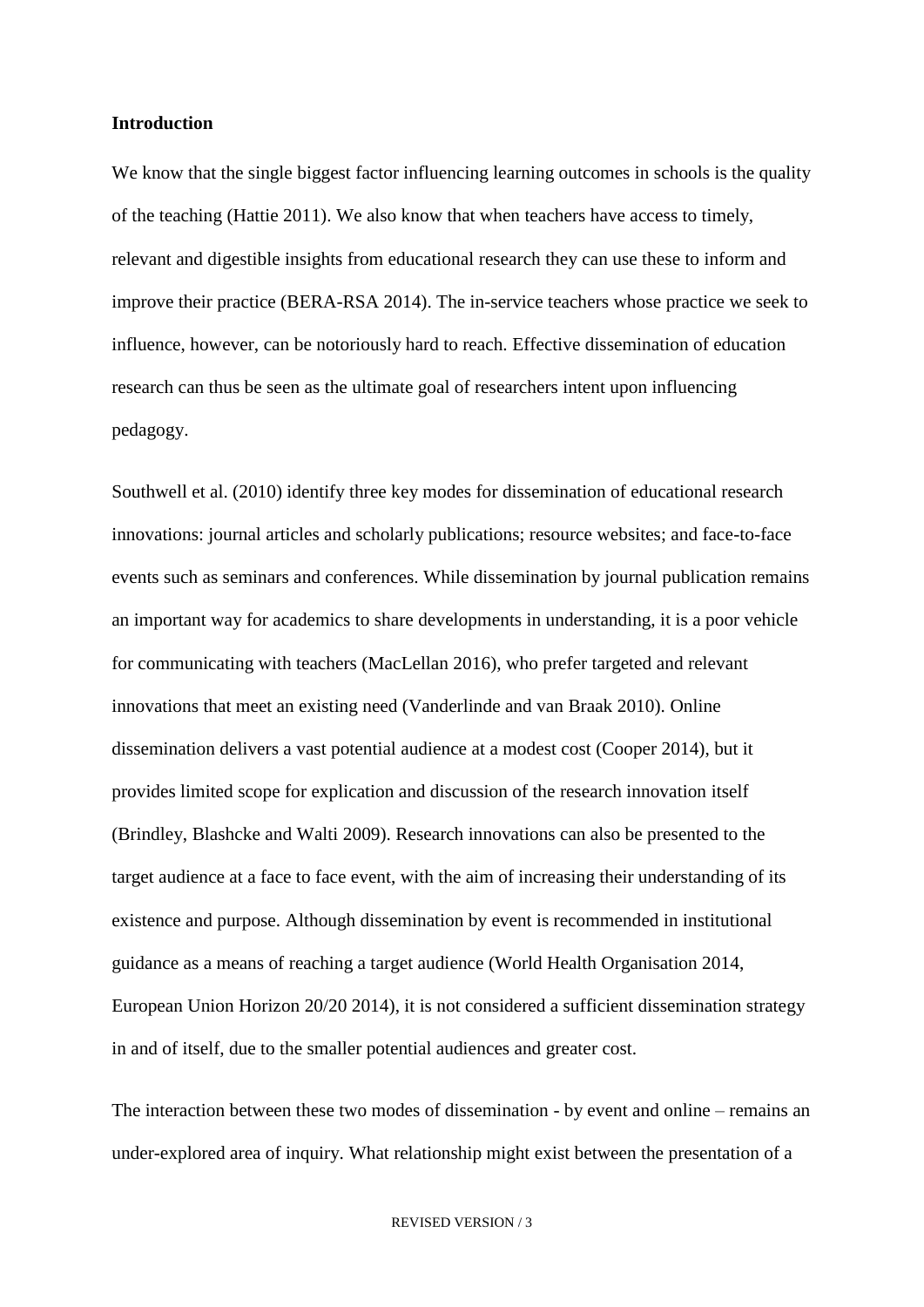research innovation a dissemination event, and downloads of that same innovation online? By studying dissemination event and innovation download data over the course of one year for a research innovation aimed at in-service primary teachers, we demonstrate the correlation between dissemination events and downloads of a research innovation in England.

Klein and Gwaltney's (1991) model of dissemination types for educational research is used as a theoretical framework to explore the possible influence of dissemination event size on the extent of social interaction between the teachers attending them, thereby influencing the effectiveness of the dissemination process. We conclude by recommending that research teams pursue a bimodal dissemination strategy of active outreach through targeted dissemination events and passive availability of their innovation online. As such, the results of this study are of interest to all researchers wishing to design an effective dissemination strategy which puts their innovation into the hands of their intended audience.

#### **Literature review**

#### *Dissemination of educational research innovations*

For the purposes of this study, dissemination of educational research outputs is understood as the process of "extracting the main messages or key implications derived from research results and communicating them to targeted groups of decision makers… in a way that encourages them to factor the research implications into their work". (Canadian Foundation for Healthcare Improvement, 2016, p.2).

Dissemination theory for educational research is largely derived from the medical and social sciences (e.g.: National Center for the Dissemination of Disability Research 1996, CFHI 2016) and the effective dissemination and embedding of innovative practice in higher education institutions (Gannaway et al. 2013). Broad similarities exist, however, in successful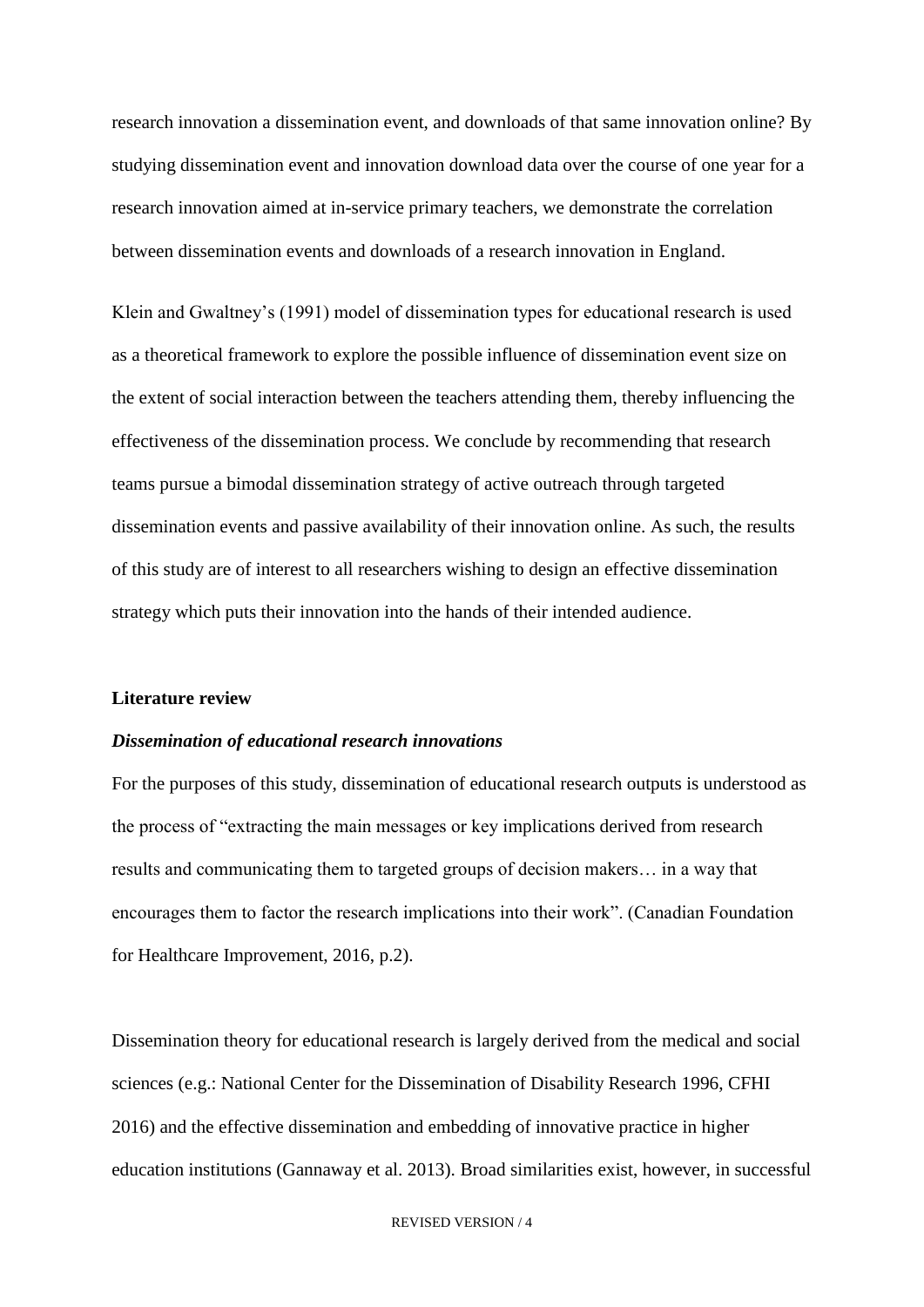dissemination practice across all disciplines. They have been summarised by Kirst (2000) as: trust in the source; the appropriateness of the dissemination mode; the format of the innovation; the message conveyed; and the characteristics of the recipient.

Dissemination of research innovations is not a simple process of distribution, however; scholarly inquiry has previously indicated that a correctly targeted audience of in-service teachers might reject an innovation if it is poorly explained, received through an untrusted channel, or perceived to irrelevant (Moore, 2006; Shkedi, 1998; MacLellan, 2016). Of the three dissemination modes identified by Southwell et al (2010) the two modes which are most appropriate for reaching in-service teachers will be considered in this study: dissemination by event and dissemination online. A brief outline of the known benefits and disadvantages of each mode is given below.

#### *Dissemination online*

When a research innovation is disseminated online as a download, it is instantly available to a global audience. Furthermore, it can be discovered at the convenience of the person searching for it (Wulf 1996). Placing an innovation online does not mean that it has reached its target audience by mere dint of being available, however (Cooper 2014); nor does it guarantee that the end-user will be able to comprehend it sufficiently to implement its ideas (Dede 1996). In offering limited scope for explication (Brindley, Blaschke and Walti 2009) online dissemination also limits the scope for researchers to tackle the motivational dimensions behind a teacher's decision to attempt to change their practice (Korthagen 2017). And while online dissemination appears in the guidance offered by many large organisations (Beacham et al. 2003), it has been argued by some that "passive availability of research is not an effective dissemination strategy compared with active outreach" (Edelstein, Shah and Levin 2012, 9). We can therefore conclude that while online dissemination is a useful tool to the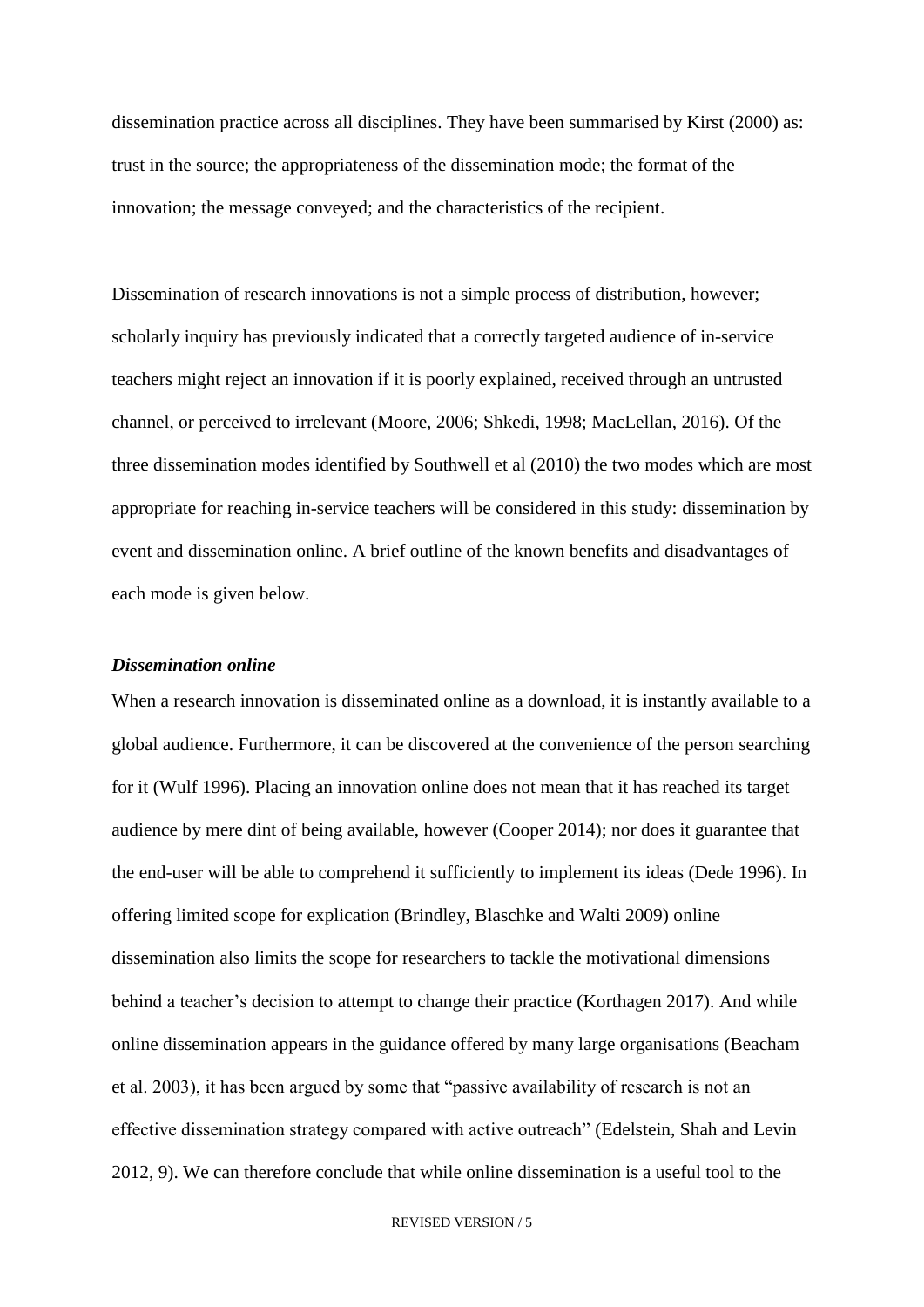academic research team, its limited potential should be borne in mind when attempting to reach and influence the practice of in-service teachers.

#### *Dissemination by event*

Dissemination by event solves the problem of explication by providing a forum within which the research innovation can be presented and explained to its target audience. According to Hutchinson and Huberman (1994), this is the most effective approach for disseminating research outputs to in-services teachers, as it is 'a "constructivist" one, whereby research and other kinds of specialised knowledge are exchanged between researchers and professionals in a mutually constructed social context' (ibid., 27). This complements the view, expressed elsewhere in the literature, that a teacher's preferred information-gathering format is through face-to-face interaction with their peers (Gassenheimer 2013, Pareja-Roblin 2014).

Dissemination of research innovations by event can allow the teachers attending to benefit from interaction with the 'linking agent' (Louis 1980) who can explain the innovation and its intended application in detail. Asking questions and reflecting upon its possible application to their setting allows the audience to consider its use against their own values and beliefs (Creemers 1986) thus fulfilling some of the motivational dimensions involved in teachers changing practice (Korthagen 2017).

Drawbacks to dissemination by event primarily include the greater cost and a lower potential audience. Smaller audiences permit a greater level of interactivity between the presenter and the delegates, possibly resulting in increased understanding of the innovation, but can only accommodate a fraction of the potential audience of online dissemination. And larger dissemination events that are merely showcases of research activity have been derided in the literature as 'dog and pony shows' that 'seldom promote substantial change' (Stevens 2004,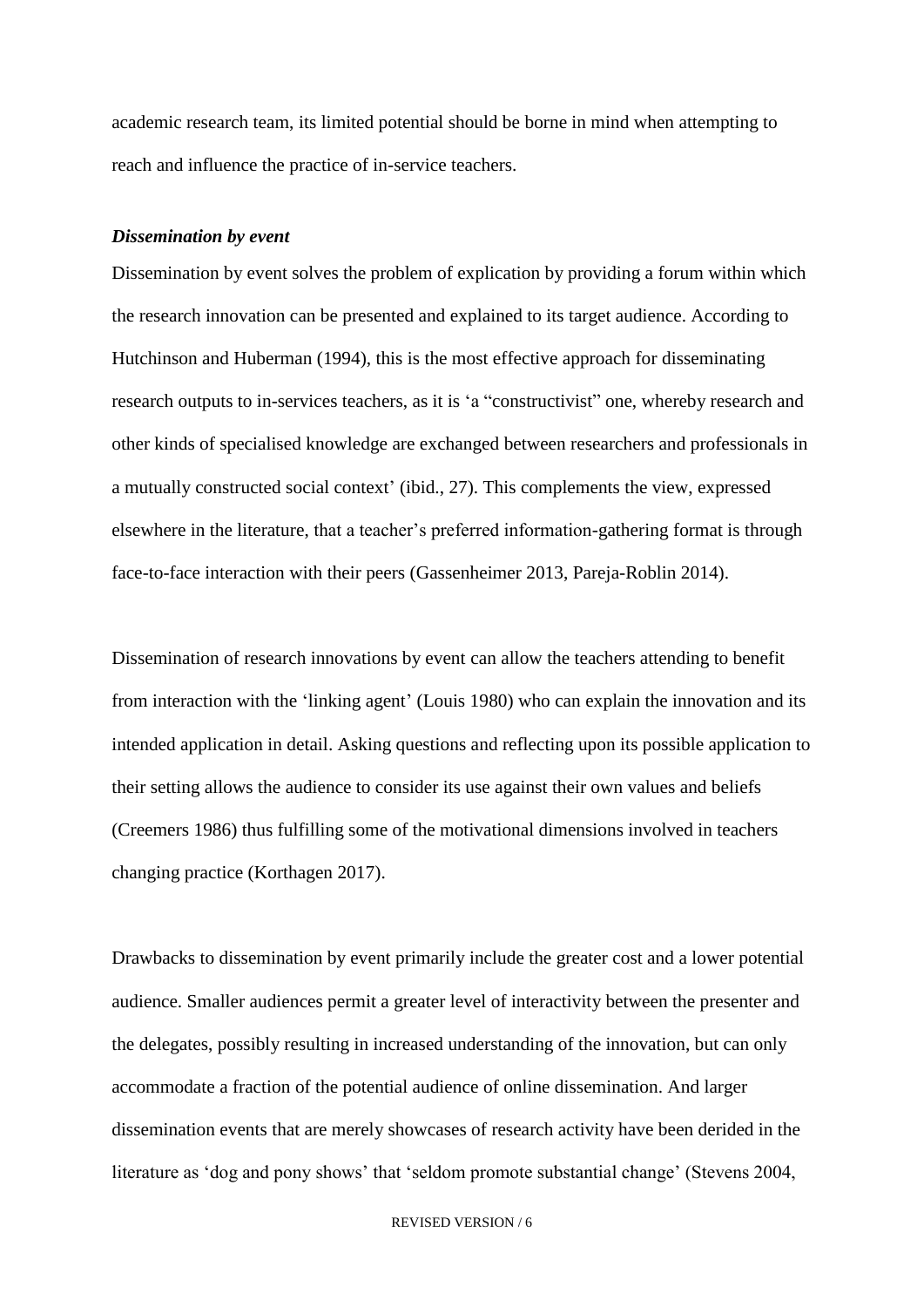34). Thus, while personal interaction with the end-user of an innovation is recommended for effective dissemination (NCDDR 2001), the size of the audience at a dissemination event might inhibit or even preclude this (Klein and Gwaltney 1991).

It therefore seems that, while dissemination events may provide an enhanced opportunity for teachers to learn about a research innovation and reflect upon how they might use it in their setting, the event's effectiveness might be influenced by audience size and the interactivity of the presentation. The potential audience reached by the research team might also be considerably smaller. When the limitations of online dissemination as a standalone strategy are taken into account, a study which examines the relative effectiveness of each strategy, and their possible interaction, would be a welcome addition to the literature.

#### *The Teacher Assessment in Primary Science (TAPS) Pyramid*

The output for dissemination featured in this report is the TAPS Pyramid (Earle et al. 2016), developed as part of the TAPS project at the Institute for Education at Bath Spa University. It takes the form of a framework for using teacher judgment as the basis for assessing pupils both formatively and summatively, moving from the teacher's assessment practice in the classroom to the school's reporting practice. Its intended audience is primary school teachers, subject specialists and school leaders.

The TAPS Pyramid was designed in collaboration with in-service teachers (Davies et al. 2017), through an iterative process to ensure a deep connection between educational theory and recommendations for classroom practice (Rey and Gaussel 2016). Unlike more theoretical research outputs, the end-user was the focus of the research and the output was designed with distribution in mind. It was disseminated via a bimodal strategy of online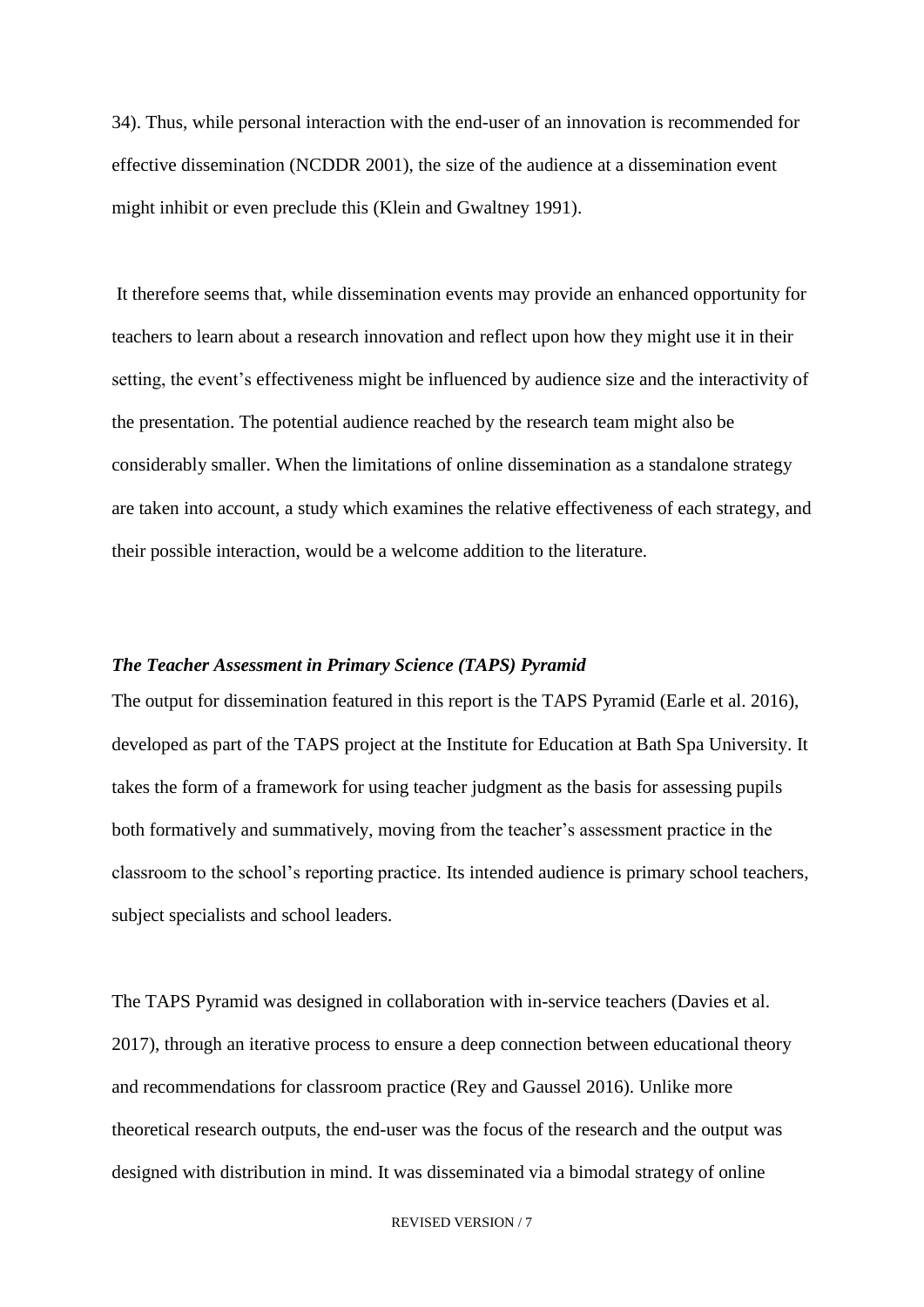availability as a downloadable resource, and through dissemination events (Hopwood-Stephens 2018a). These events ranged in size from national conference key-notes with audiences of over one hundred to regional gatherings of several teachers with a special curriculum interest in primary science.

#### **Theoretical framework**

Klein and Gwaltney (1991) specified four levels of dissemination for education research innovations: *spread* for broad coverage; *choice* for providing information about an innovation to an audience; *exchange* for a more interactive presentation and discussion; and *implementation* for ongoing, personalised support to individuals. Hutchinson and Huberman (1994) exemplified these dissemination types with activities typically associated with them (see Table 1). The increase in interactivity at each level of dissemination between the research team and the target audience is apparent, as is the decreasing size of the potential audience.

| <b>Dissemination type</b> | <b>Dissemination activity</b>              |  |  |
|---------------------------|--------------------------------------------|--|--|
| (Klein and Gwaltney 1991) | (Hutchinson and Huberman 1994)             |  |  |
| Spread                    | Posters, fliers, mail                      |  |  |
| Choice                    | Conference key note speeches, large events |  |  |
| Exchange                  | Workshops or seminars                      |  |  |
| Implementation            | One-to-one tailored support, mentoring     |  |  |

Table 1: table to show dissemination types and associated activities for educational research innovations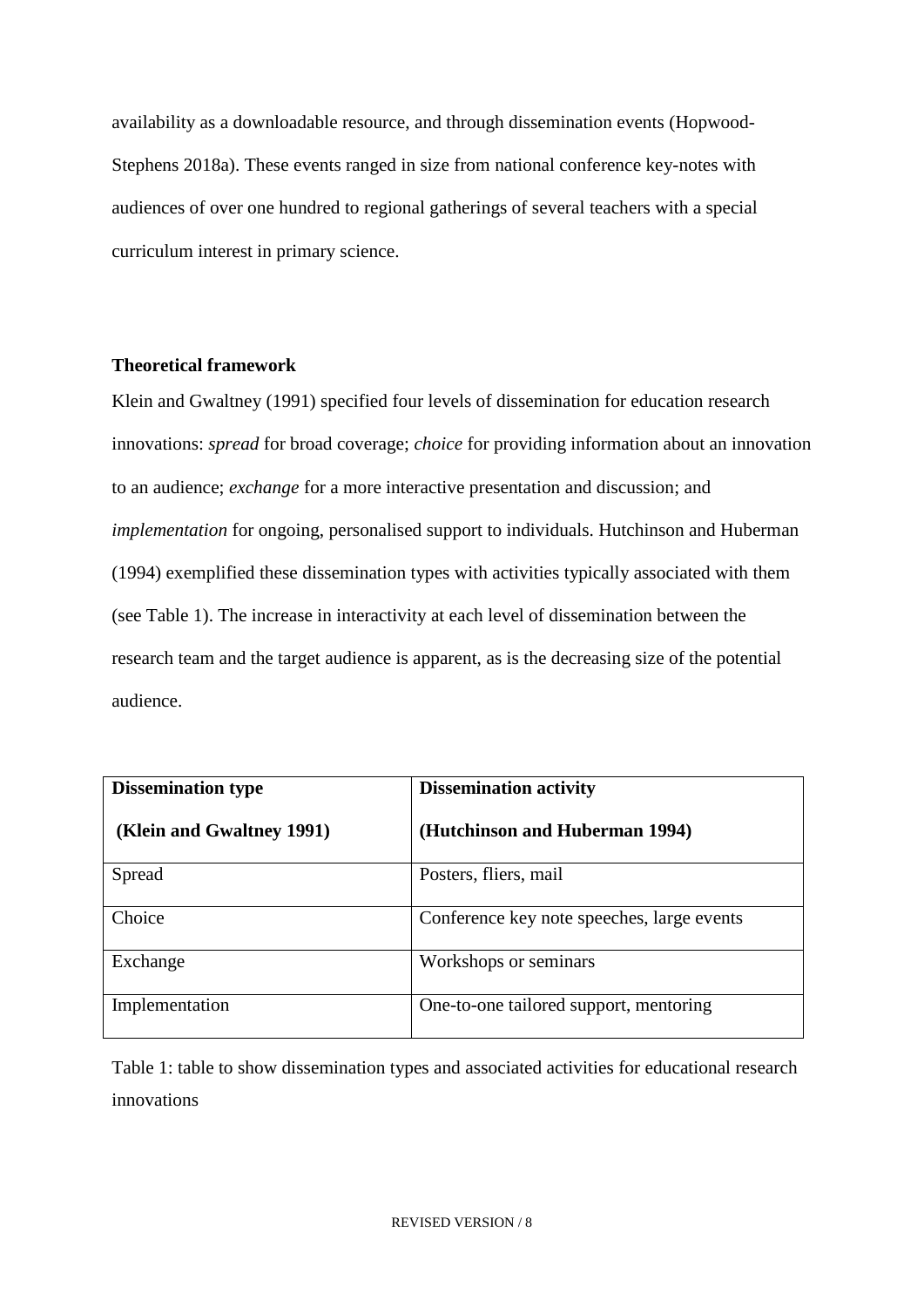While the authors acknowledge the more recent efforts of King (2003) in simplifying the levels of dissemination to three, we have nevertheless chosen the Klein and Gwaltney model for its consideration of a qualitative difference between the interactivity of smaller and larger events. The four levels of dissemination specified by Klein and Gwaltney have thus been used to probe the possible difference between the larger dissemination events in this study, where dissemination for *choice* is possible, and small or medium events, where dissemination for *exchange* might take place.

Working on the assumption that teachers' knowledge is socially constructed through discussion of practice with peers (Mercer and Howe 2012) and that dissemination events are a potential forum for this type of social learning opportunity (Hutchinson and Huberman 1994), we contend that teachers attending dissemination events where the TAPS Pyramid was presented are more likely to have reached a deeper level of understanding of its possible application to their practice than those who found it online. Such enhanced understanding could manifest as downloading the research innovation for use in their setting. As such, we would expect to see an increase in download activity linked to dissemination events held to promote the TAPS pyramid.

#### *Research Questions*

This study therefore seeks to answer the following research questions about the possible interaction between online and event modes in the bimodal dissemination strategy pursued by the TAPS project team:

 What relationship might exist between the presence of dissemination events in a geographical region and the number of downloads in the same region?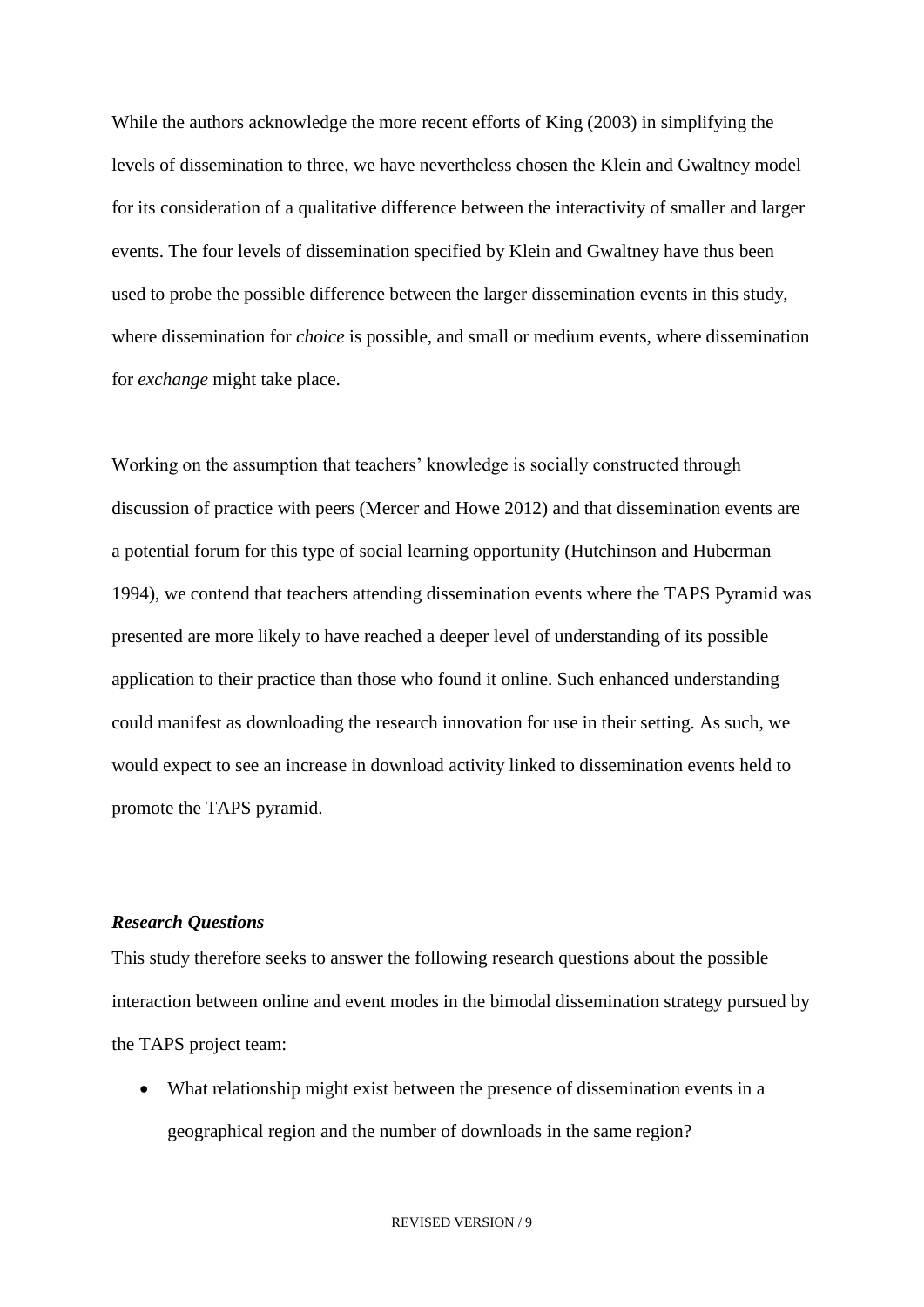- What relationship might exist between the audience size at the dissemination events held in a geographical region and the number of downloads in the same region?
- What is the relative value of dissemination online and dissemination by event within a bimodal dissemination strategy?

#### **Methods**

#### *Data Sources*

This study uses quantitative data for the period  $1<sup>st</sup>$  August 2015 to 31<sup>st</sup> July 2016 collected from two sources:

- frequency and location data for TAPS Pyramid downloads from the hosting website
- location, date and audience data for known TAPS Pyramid dissemination events held within the UK

The methods of data collection and analysis for these data sets is described below.

#### *Data collection*

#### *Download data*

Evaluating the influence of dissemination events upon internet downloads of a research innovation is a hitherto unexplored area in the field of research. But researchers in the fields of economics and science have noted that creating public interest in research outputs increases internet views and downloads (Winkelman et al. 2006; McKenzie and Özler 2011). Download counts have recently been used successfully to represent the impact of research on a case by case basis (Plume and Kamalski 2014; Ball and Duke 2015), and Thelwall (2017) has used downloads as a useful indication of the potential user-base for a research innovation.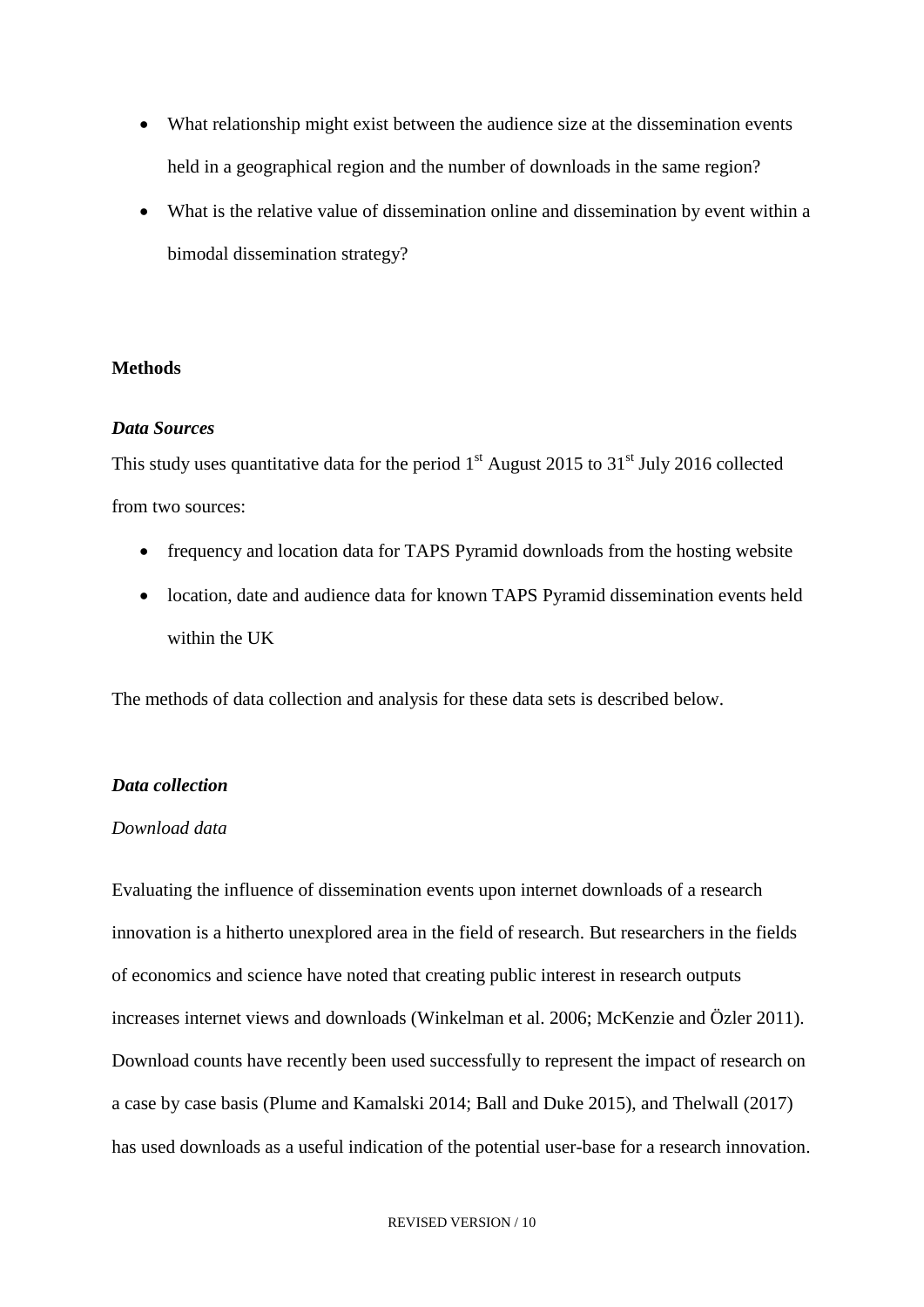For this reason, a count of TAPS pyramid downloads has been used to measure the potential user base for the resource. By counting the downloads for the TAPS Pyramid in different administrational regions of the UK (henceforth referred to as *counties*) over a specified time period, a figure for the potential user base in different parts of the UK was generated, and compared to the frequency and size of known dissemination events in the counties comprising those UK countries.

Third party software was used to collect spatial and temporal data for each download of the TAPS Pyramid. A reporting procedure that removed duplicate IP addresses for concurrent downloads was used to give a more accurate figure for individuals accessing and downloading the resource (Sullivan 2016). No identification of the person downloading the resource was possible from these data, so participant consent was not sought.

Accuracy of the data download was established by running the data collection and preparation procedure twice. Downloads with no defined location were removed from the data before coding. Downloads with non-UK locations were coded by country and classified as International. All downloads made in the UK were then coded by country and county (administrative region) using the ceremonial counties list in the Lieutenancies Act (1997).

#### *Dissemination event data*

Dissemination event data was requested from a population comprising the TAPS project team, individuals within the Primary Science Teaching Trust who funded the research and who were known by the TAPS project lead to have disseminated the innovation, and other primary science specialists known to the project lead. In total, twelve people were contacted. Recipients were asked to supply the date, location and audience size of any event where they had presented the TAPS Pyramid to an audience of teachers. Participation was voluntary and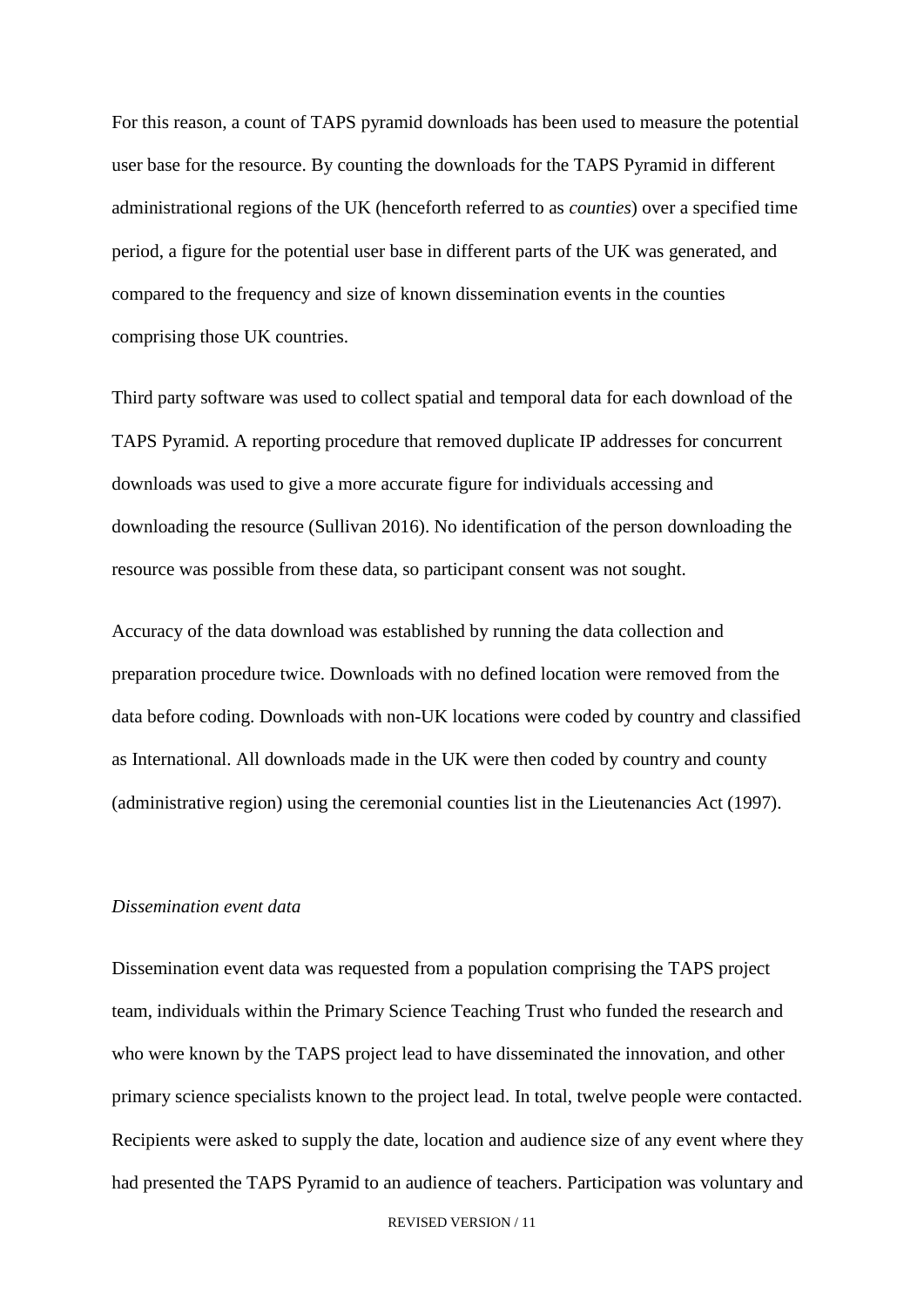those who chose to submit their data did so using a prepared spreadsheet.

Each dissemination event was manually coded by county, date and audience size; these were defined as: small=1-25 attending; medium = 26- 50 attending, and large = 51 or more attending. The dissemination event data was compiled and checked twice to ensure accuracy.

#### *Analysis of the data*

#### *Downloads*

134 international downloads of the TAPS pyramid were made in 45 different countries, comprising 4.8% of the total. By country, the most downloads were made in Spain (n=10), followed by Singapore  $(n=9)$  and the United Arab Emirates  $(n=9)$ . In twenty of the fortythree countries, only one download was made. A table of the International results can be found in Appendix 2. Once downloads with undefined locations (n=96) and those made outside of the UK (n=134) were removed, the total unique downloads for the TAPS pyramid during the year1st August 2015 to 31st July 2016 was **2,764.**

Of the 2,764 downloads made in the UK during the specified time period, 97% took place in England (n=2675), with download activity in all but two of the 48 English counties. In Wales (n=37), download activity occurred in just over half of the Welsh counties, and in Scotland (n=37), download activity took place in less than one third of the Scottish counties. In Northern Ireland (n=15), download activity was found in less than half of the Northern Irish counties. Given that 97% of the downloads occurred in England, the rest of the analysis concentrates on the interaction between downloads and dissemination events in this UK territory.

#### *Dissemination events*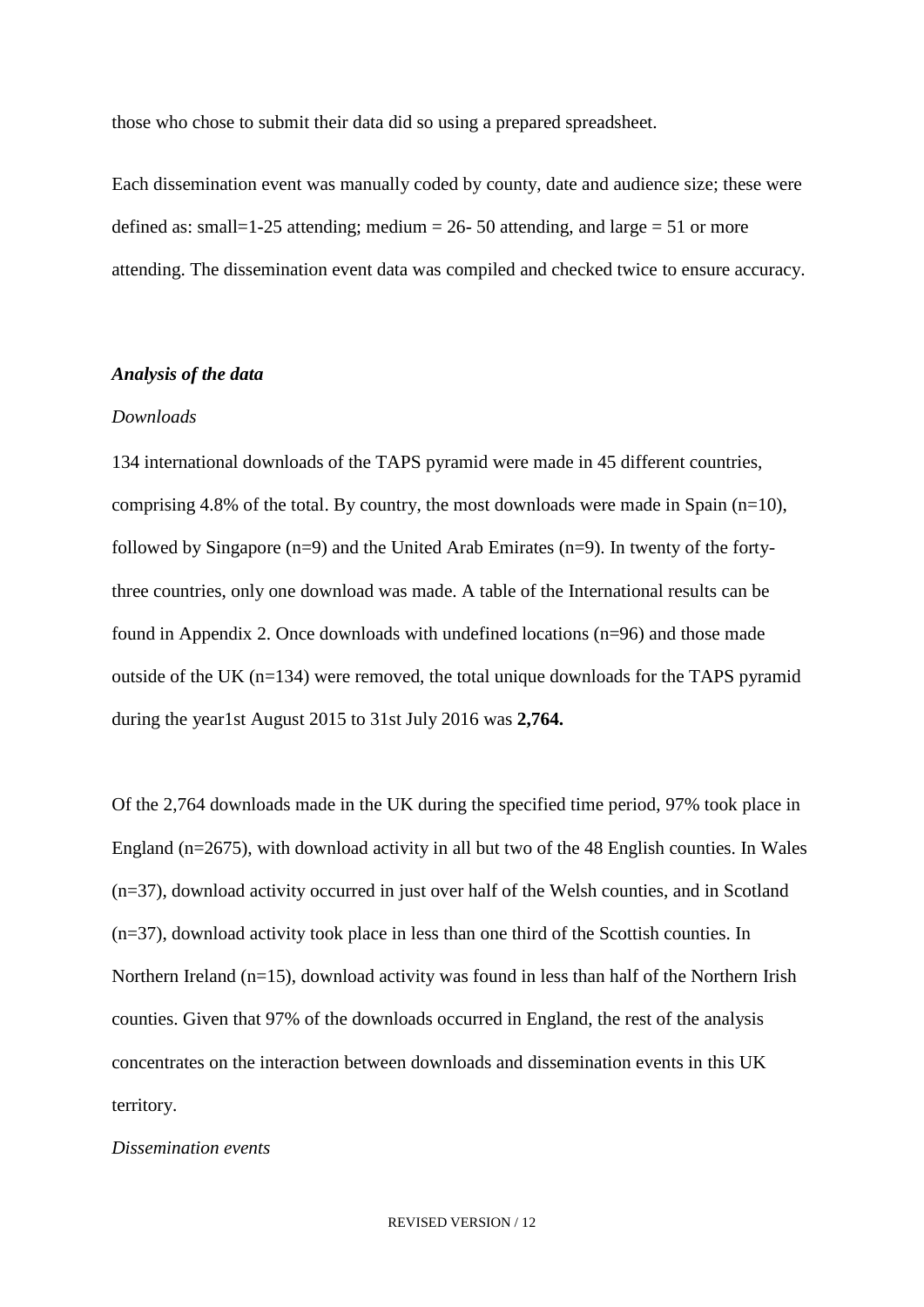51 dissemination events were recorded for this study. The vast majority (n=50) were held in England; the one remaining event was held in Northern Ireland. Dissemination events were held in 21 of the 48 possible English counties. The county where most dissemination events were held was Greater London where eight events were held, followed by Dorset, Wiltshire, Somerset, Gloucestershire and Devon, where four were held in each county.

Small dissemination events were held most often  $(n=28, \text{mean}$  attendance=12.2), followed by medium sized events ( $n=15$ , mean attendance=32.8) and large events ( $n=7$ , mean attendance=140). The mean attendance for large events was significantly higher than for either of the other size of events, due in part to two of those events having estimated audiences of 300 each. A table showing dissemination event location, date and audience size can be found in Appendix 3.

If the total audience figures are combined, 1817 people are known to have attended dissemination events for the TAPS Pyramid during the time period studied. Even if a one to one relationship between attending an event and making a download is assumed, this still does not explain the additional downloads recorded during the time period, suggesting that other factors are influencing download activity.

#### *Statistical analysis*

The following hypotheses were generated to test whether some patterns identified in the data were of statistical significance:

- Hypothesis 1: Distribution of downloads increases when dissemination events are held in a county
- Hypothesis 2: Distribution of downloads is positively affected by the frequency of dissemination events held in a county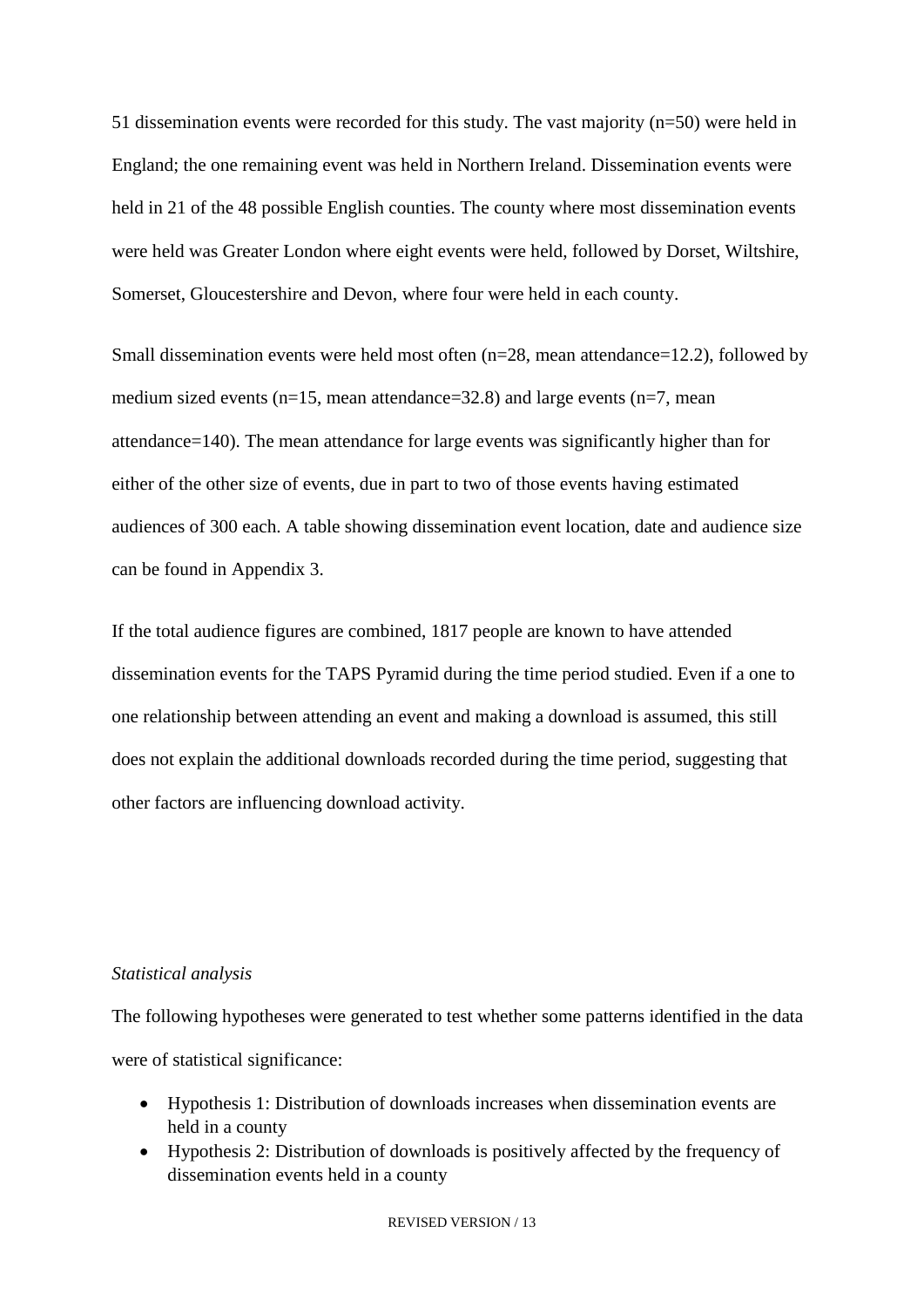Hypothesis 3: Distribution of downloads is different across small-medium sized and large events

All statistical analyses were carried out using IBM SPSS version 22. Non-parametric tests were used in each instance, due to groups in the data containing less than thirty, thereby breaking the assumptions inherent in para metric testing (Field 2015). Although nonparametric tests can be slightly less sensitive, this should be balanced against a reduced likelihood of committing a type 1 error when interpreting the results (Sheskin 2004).

For hypothesis 1, the Mann-Whitney U test for independent samples was used to investigate the hypothesis that there would be a statistically significant increase in downloads in counties where dissemination events had also been held. This would be expected if dissemination events are a more effective way of communicating the value of research outputs to a target audience than online availability alone.

For hypothesis 2, the Kruskal-Wallis test for independent samples was used to investigate the hypothesis that there was a positive relationship between the number of dissemination events held in a county and the number of downloads made. This would be expected if Hypothesis 1 were true. The fact that there were more than two groups in the data made the Kruskal-Wallis test appropriate.

For hypothesis 3, the Mann-Whitney U Test for independent samples was used to investigate whether there was a significant increase in the number of downloads made in counties which held dissemination events with large audiences. This would be the case if there were no qualitative difference between smaller and larger events, the effectiveness of the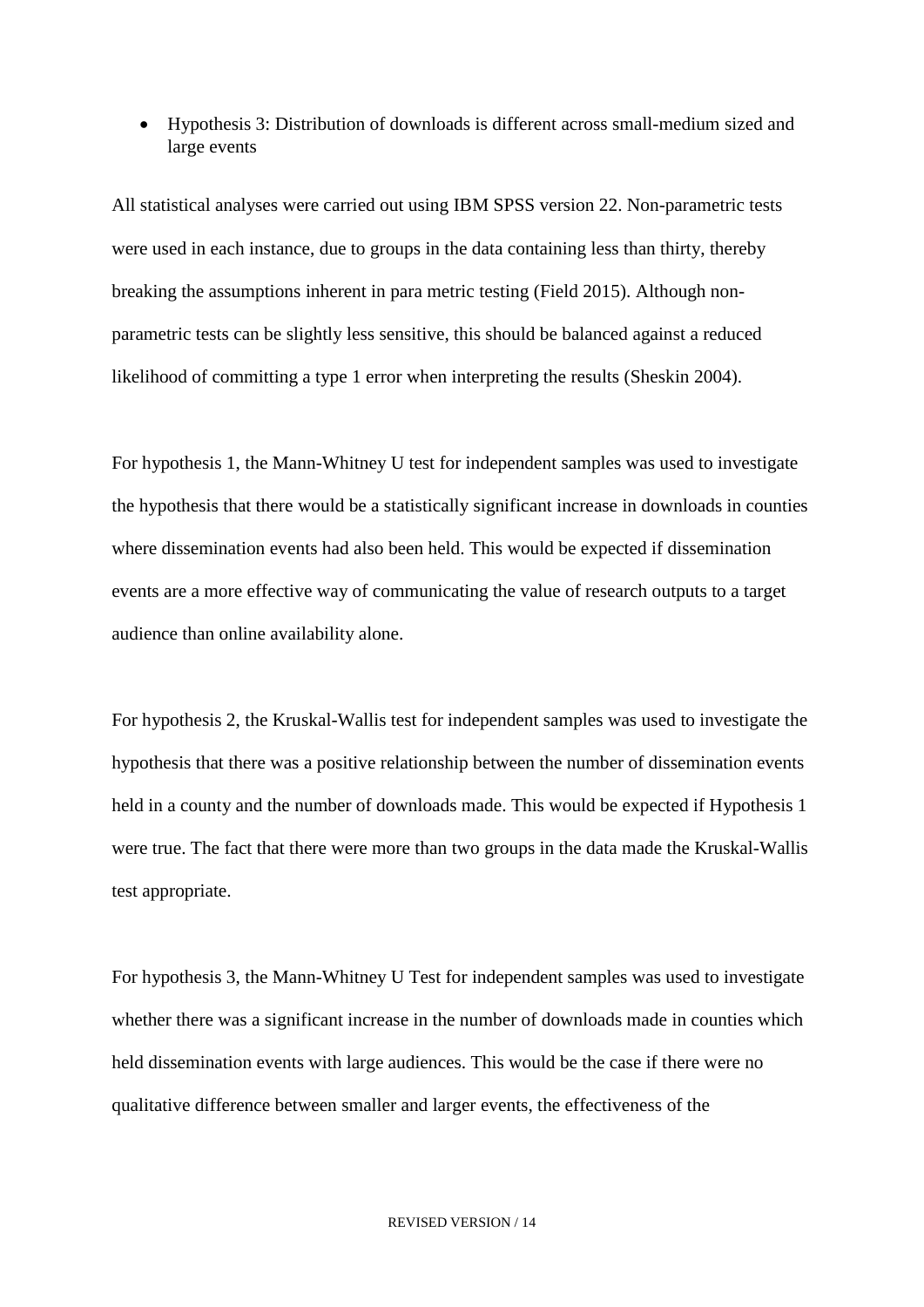dissemination event thereby being a function of the audience size, rather than the interactivity and discussion made possible by smaller sized events.

The median score was reported to indicate the central tendency as it is relatively unaffected by skewed distributions and extreme scores at either end of the data set. It is also considered more appropriate than reporting the mean for non-parametric tests (Field 2015).

#### *Preparation of the data*

In order to prevent outliers in the data from affecting the accuracy of the statistical models used for analysis, a winsorising procedure was used to substitute outlying values with the next highest value from the data set (Zimmerman 1995). This was used in the case of download data for Greater London (n=574). At almost four times the size of the next highest value (n=144 for Hampshire), it would have biased the statistical models used, providing erroneous support for the hypotheses being tested. For this reason, the value for London was corrected to n=145 in accordance with Zimmerman's recommendations (ibid.) The download values for all of the counties can be found in Table 1 in the Appendices.

A winsorising procedure was also used to correct the value of dissemination events for Greater London from 8 to 5 (the next value after n=4 for Devon, Dorset, Somerset, Wiltshire and Gloucestershire).

#### *Results*

The results are summarised below.

*Hypothesis 1: Distribution of downloads increases when dissemination events are held in a county*

Total downloads in counties where events were held (*Mdn* = 49.00) were significantly higher than in counties where no events were held ( $Mdn = 27.00$ ),  $U = 403.00$ ,  $z = 2.48$ ,  $p = .013$ ,  $r =$ .36. This demonstrates that dissemination events positively influence downloads of the TAPS pyramid, resulting in higher downloads in the counties where they were held.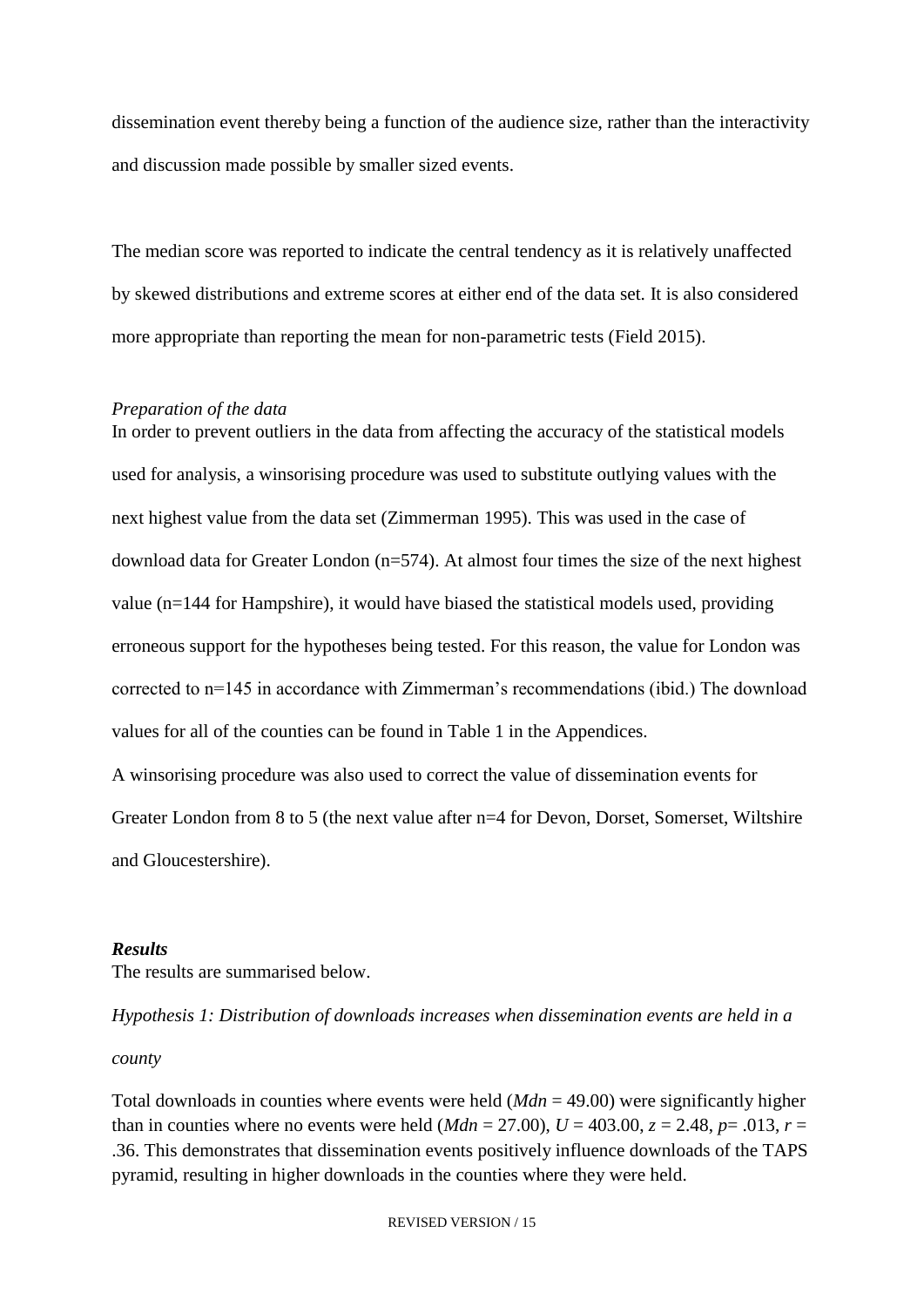#### *Hypothesis 2: Distribution of downloads is positively affected by the frequency of*

#### *dissemination events held in a county*

In counties where dissemination events were held, a significant positive relationship was found between the frequency of dissemination events, and the total number of downloads made  $H(2) = 9.26$ ,  $p = .010$ . Pairwise comparison with adjusted p-values showed there were no significant differences between event frequencies of 1-2 events and 3-4 events (*p*=.24). This indicates that the significant differences are found between holding no events and some events, or no events and many events.

#### *Hypothesis 3: Distribution of downloads is different across small-medium sized and large*

#### *events*

There was no significant difference in total downloads between counties where only small to medium sized events were held (*Mdn* = 41.00), compared to counties where large events were also held (*Mdn* = 96.00),  $U = 59.5$ ,  $z = 1.61$ ,  $p = 10$ ,  $r = .35$ .

This finding indicates that larger events are not more effective in stimulating download

activity.

The results are also summarised in Table 4.

| <b>Hypotheses</b>                                                                       | <b>Test</b><br>statistic | р       | ES            | <b>Notes</b>                                                                       |
|-----------------------------------------------------------------------------------------|--------------------------|---------|---------------|------------------------------------------------------------------------------------|
| Distribution of downloads increases when dissemination<br>events are held in a county   | 403.000                  | $.013*$ | .36           |                                                                                    |
| Distribution of downloads is positively affected the<br>frequency of events in a county | 9.266                    | $.010*$ | .21, .51, .38 | 0 events and<br>$1-2$ events; $0$<br>and 3or more<br>events; 1-2<br>events and 3-4 |
| Distribution of downloads is different across small-medium<br>and large events          | 59.500                   | .10     | .35           |                                                                                    |
| Footnotes:                                                                              |                          |         |               |                                                                                    |
| $N = 2,764$                                                                             |                          |         |               |                                                                                    |
| † N=51                                                                                  |                          |         |               |                                                                                    |

\* *p*≤ *.*05(two-tailed)

ES: effect size. Small ES .1 - .29, Medium ES .3 - .49, Large .5 and above.

Table 4: summary of test results for statistical significance of Stage 1 download and dissemination event data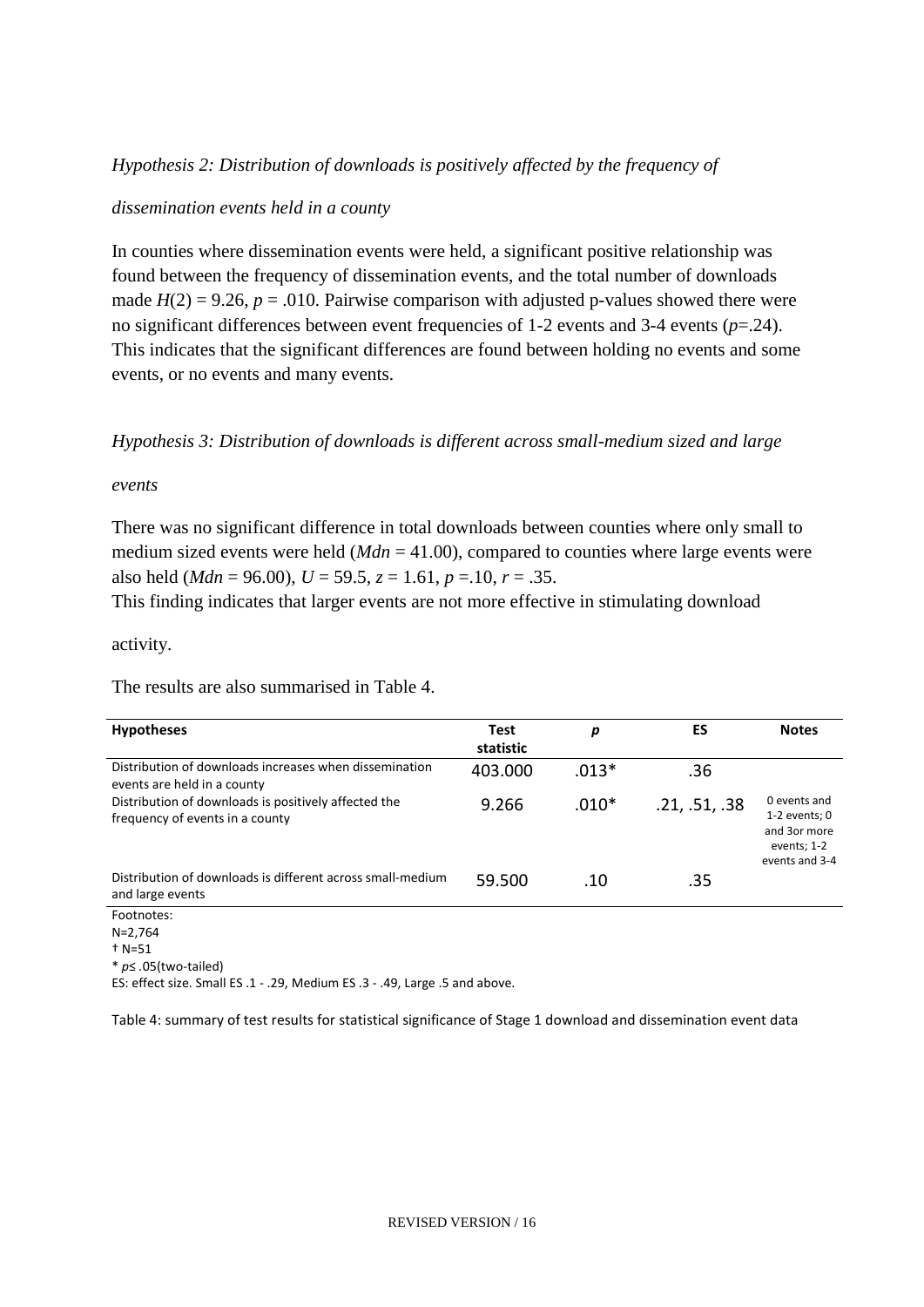#### **Discussion**

This study set out to answer the following research questions:

- What relationship might exist between the presence of dissemination events in a geographical region and the number of downloads in the same region?
- What relationship might exist between the audience size at the dissemination events held in a geographical region and the number of downloads in the same region?
- What is the relative value of dissemination online and dissemination by event within a bimodal dissemination strategy?

These are answered below, with reference to the study results and the wider literature.

#### *The presence of dissemination events positively influences downloads*

*S*tatistical analysis of these data showed a significant link between dissemination events and higher levels of downloads of the TAPS pyramid in the same county. There was also a positive relationship between the frequency of dissemination events and downloads of the resource.

While the precise content, duration and structure of these events will have varied, they shared the aim of introducing the TAPS Pyramid to an audience of primary teachers and science specialists. Teachers who attended these events had the innovation presented to them by a knowledgeable linking agent (Louis 1980). This in turn let them consider its value and potential application to their setting. This process of adaptation is a key concept in sociocultural theories of learning, and also considered a vital part of the dissemination process for education research outputs (Klein and Gwaltney 1991, Gravestock 2002, King 2003) that makes it more likely that the resource will be used by teachers to change their practice. These data therefore provide support for the theory that increased understanding of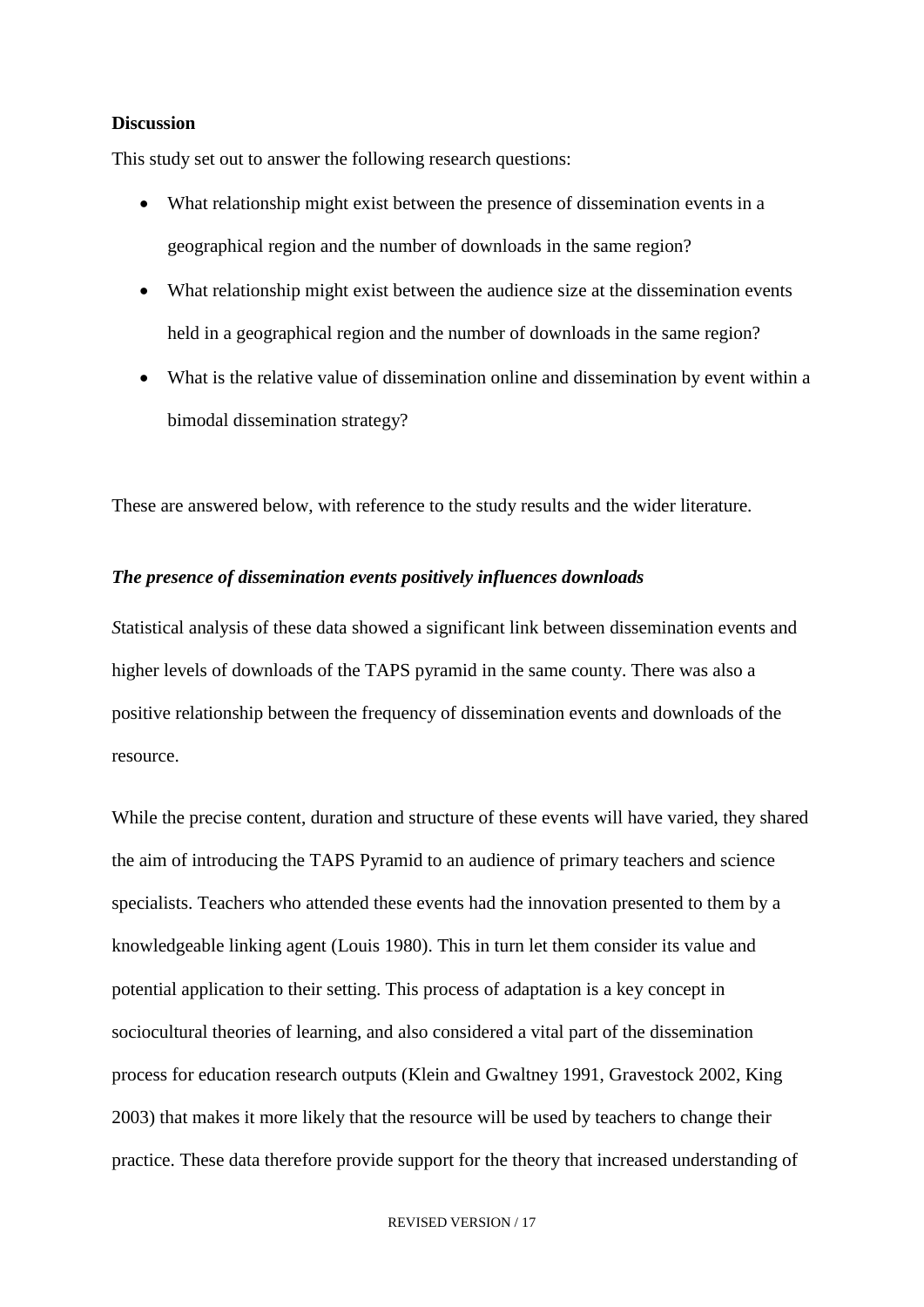the TAPS pyramid, generated through dissemination events, resulted in a greater interest in downloading a copy for subsequent use than in areas where no such events were held. These results therefore show that dissemination events, while reaching a far smaller potential audience of in-service teachers than online dissemination, can nevertheless play an important part in a dissemination strategy by providing a forum for education professionals to learn about a research output in detail.

#### *Larger dissemination events are not shown to have a greater influence on downloads*

When the size of the audience at the dissemination event was taken into account, no significant difference was found between counties where large events were held, when compared to counties where only small or medium events were held. To interpret this result, we should return to Klein and Gwaltney's (1994) four levels of dissemination, which is the theoretical framework for this study. They postulated two levels of dissemination through events, based on the size of the audience. According to this model, an event with a larger audience, such as a conference keynote speech, would result in dissemination for *choice*, in that the audience was made aware of the innovation. On the other hand, an event with a smaller audience, such as a seminar or workshop talk, would result in dissemination for *exchange* due to the increased opportunity for the audience to ask clarifying questions an engage in dialogue about the innovation being presented (Hutchinson and Huberman 1994).

These results seem to confirm Klein and Gwaltney's view about the relative effectiveness of larger and smaller events, both through statistical testing for significance and from examples from the raw data. For example, a large dissemination event with an audience of 300 was hosted in May 2016 in the county of South Yorkshire. There was no significant peak in downloads in the month when the event was held, nor was there evidence of "overspill" of downloads into the following month (McKenzie and Özler 2011). The TAPS pyramid was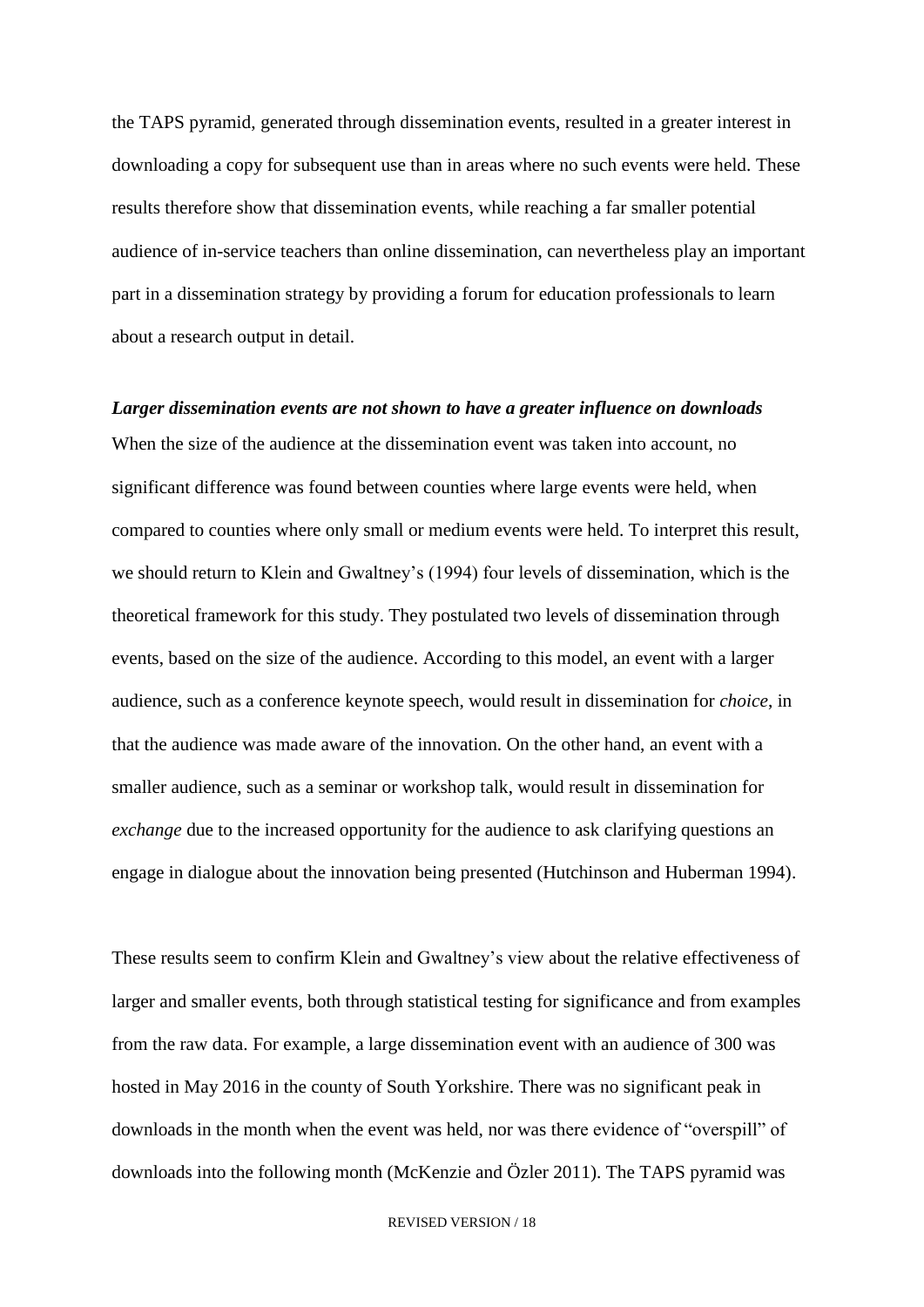downloaded 29 times in this county during the specified time period, or 0.09 copies for every person attending a dissemination event. In the county of Devon, three small and one medium sized dissemination events were known to have been held during the same time period. The total estimated audience for these events was only 74, but the TAPS pyramid was downloaded 75 times in this county, or 1.01 times for every person attending.

These findings therefore provide evidence for a qualitative difference between dissemination events of different sizes. It can be argued that those attending the smaller events benefited from dissemination for *exchange*, and the opportunity to consider the TAPS pyramid with their peers, engaging in authentic learning and drawing examples from their everyday practice (Van der Linden et al. 2012).

### *The role of online dissemination in a bimodal dissemination strategy to in-service teachers*

The discussion so far has largely focused upon the influence of dissemination events and face-to-face networks for spreading innovations. But education is a global concern, and innovations have a potential use beyond country borders, so what happens when it is not possible to hold dissemination events?

The finding that the TAPS pyramid was downloaded 134 times in 45 non-UK countries demonstrates that online dissemination is a highly effective strategy for achieving dissemination for spread at an international level. The internet also played a crucial role for dissemination for awareness within the UK, where 2764 copies were downloaded during the specified time period. In countries such as Scotland and Wales, with widely dispersed populations and no known dissemination activity, online dissemination was the only dissemination mode used, and can therefore be assumed crucial to its penetration of those territories. Equally, in UK counties where there were no known dissemination events, there is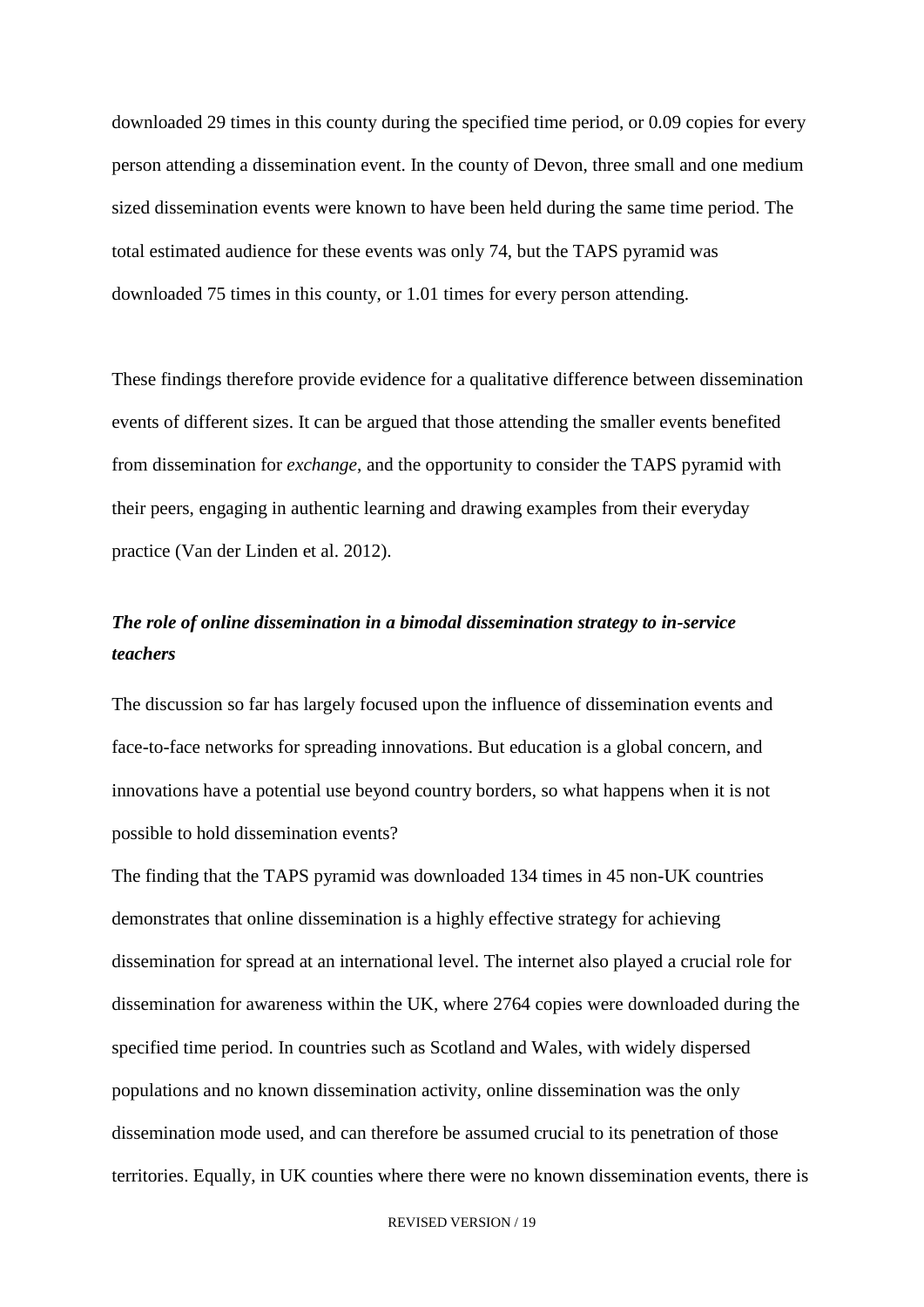evidence, through download activity, of the TAPS pyramid being found online nevertheless by potential users. This study therefore provides clear evidence that online dissemination is an effective strategy for reaching a wide potential audience with research innovations in the field of primary science, at both the national and international level.

These findings chime with Duffy's (2000) view that the internet has democratised the availability of new ideas; anyone with a browser and search engine is free to find them. It also contradicts the view that resources that are issued online can be lost amongst the endless proliferation of innovations and ideas being published (Siemens, 2005). It is worth noting, however, that the TAPS pyramid was hosted on the Primary Science Teaching Trust's website. This organisation is recognised for its advocacy and expertise in the curriculum area of primary science, so a potential user who found the TAPS pyramid in a list of search results might have been persuaded to pursue it by their trust in the dissemination channel (Kirst, 2000).

The lower overall download figures in areas where there were no dissemination events, however, confirm the view that dissemination online is not a complete dissemination strategy (Cooper, 2014) and that the effectiveness of a dissemination strategy is enhanced by the use of dissemination events alongside online availability (Edelstein, Levin and Shah, 2012).

Taken as a whole, these findings underscore the value of a bimodal dissemination strategy for reaching in-service primary teachers, whereby the innovation is made passively available online but also actively promoted to a carefully targeted audience through dissemination events that, ideally, permit some interaction between the presenter and the audience.

#### *Directions for future research*

This study used an innovative approach to measuring resource dissemination through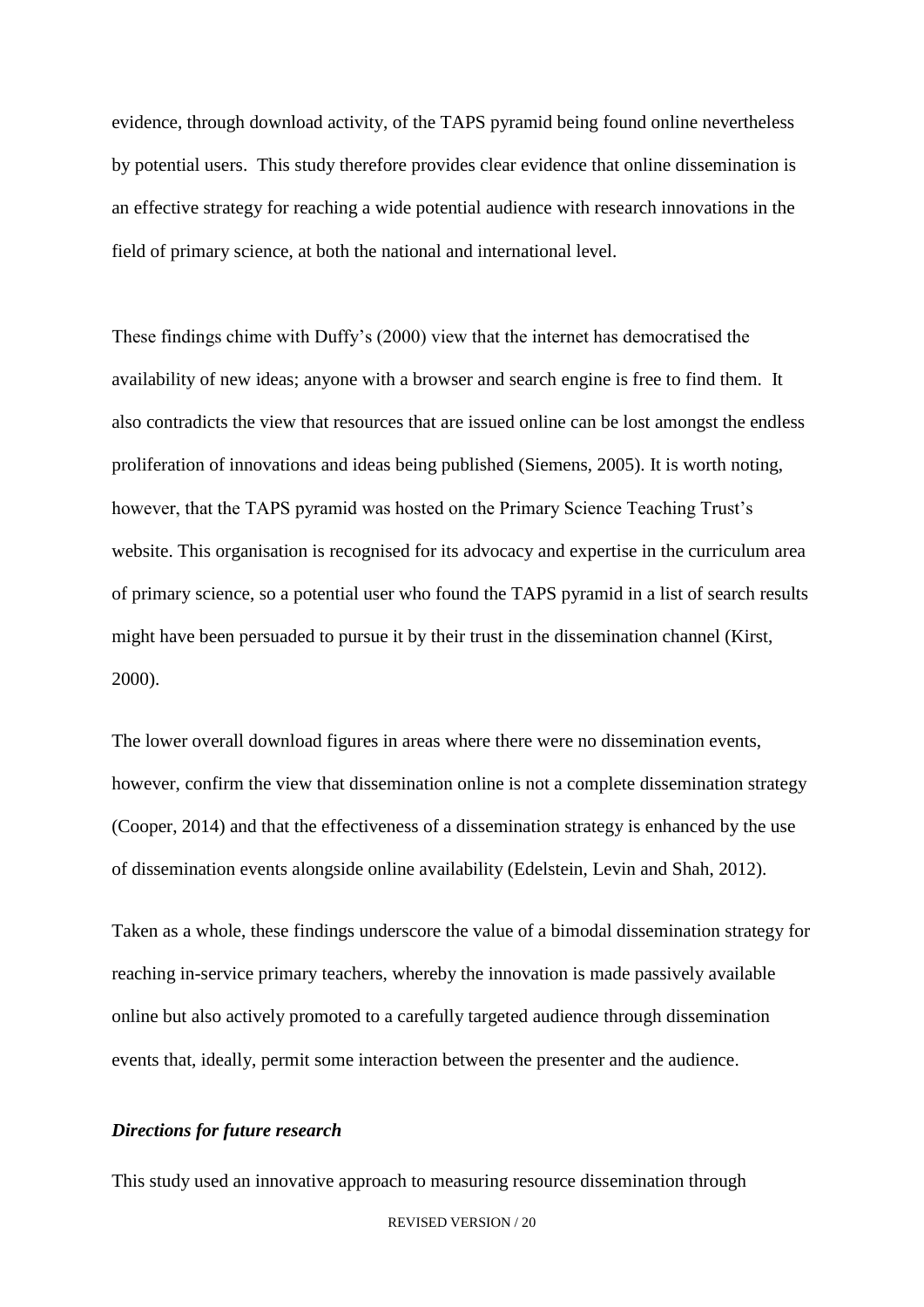downloads. More studies of this nature are needed to validate and refine this approach. We have also suggested that the format and function of a larger dissemination event might be qualitatively different to that of a smaller event. More data is needed to further probe this theory, and to explore the nature of the interaction and co-construction of knowledge which is possible at dissemination events of different sizes.

The design-based approach of the research being disseminated is also significant. As researchers are increasingly being encouraged to build in strategies for knowledge exchange and impact into their project design, the relationship between the research approach and form of dissemination warrants further exploration.

#### **Conclusion**

Through an innovative approach to mapping dissemination events against innovation downloads over time, this study has demonstrated the potential benefits to research teams of pursuing a bimodal dissemination strategy to reach in-service primary teachers.

Based on the results of this study, it is recommended that a bimodal dissemination strategy of active outreach to the target audience of in-service teachers through face-to-face events is considered to enable dissemination for *choice* or *exchange*, alongside the passive availability of the innovation online to enable dissemination for *spread*. This is because the data from this study have shown that the internet plays a crucial role in dissemination for spread, both nationally and internationally, but it cannot fulfil the social and interactional requirements of dissemination for *choice* or *exchange* to busy classroom practitioners. Face to face dissemination events can stimulate interest in, and understanding of, a research innovation. Furthermore, the increased interactivity and opportunity to ask questions at small to medium sized dissemination events permits dissemination for *exchange*, facilitating the in-service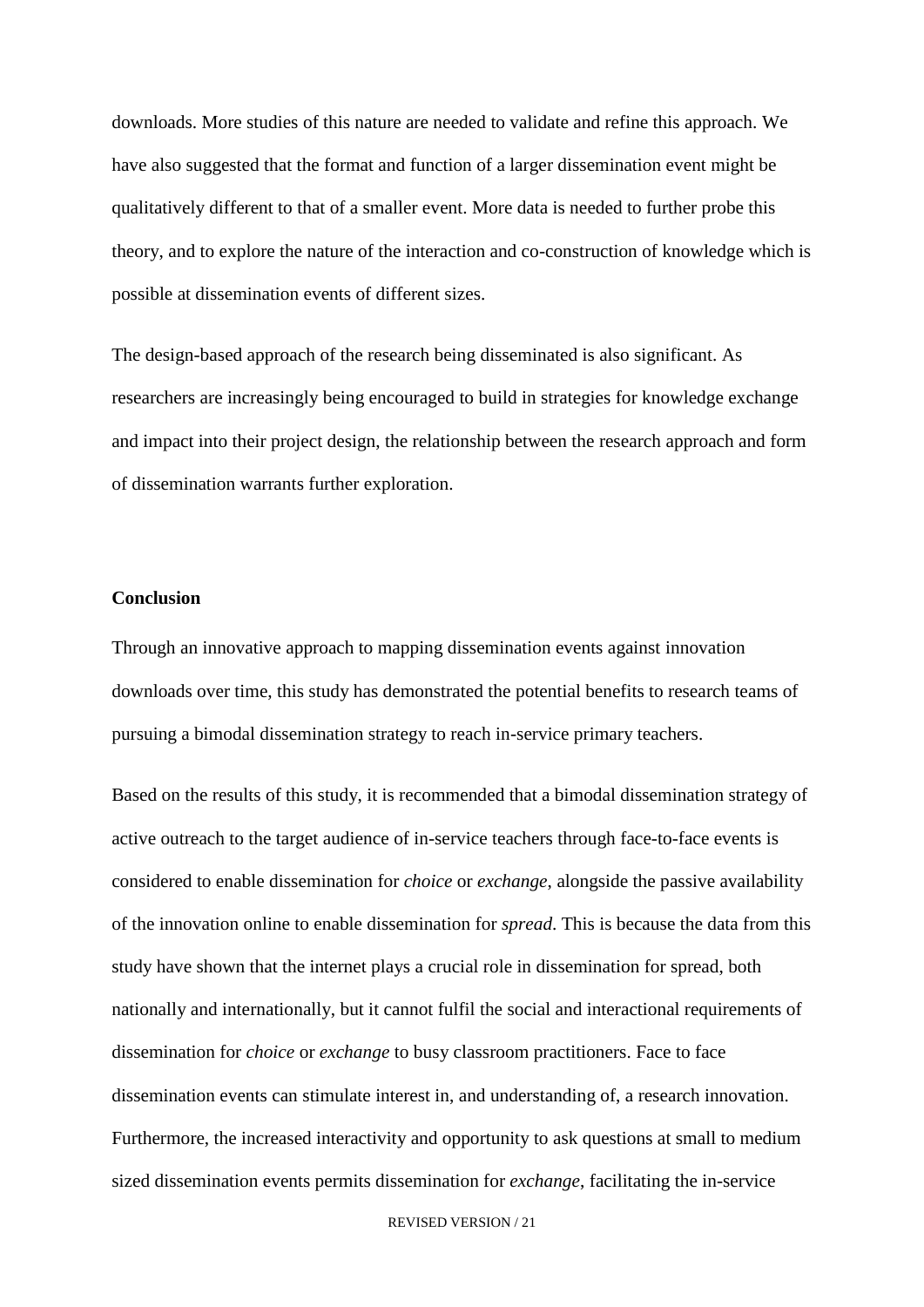teacher's reflection upon how they might best use the innovation, thereby stimulating download activity. For this reason, we would recommend dissemination events of a small to medium size as optimal.

This research was funded by the Primary Science Teaching Trust.

#### **References**

- Ball, A. and and Duke, M. (2015) *How to Track the Impact of Research Data with Metrics.*  Edinburgh: Digital Curation Centre. Accessed: 24th March 2017. <http://www.dcc.ac.uk/resources/how-guides/track-data-impact-metrics>
- Beacham, B., Hale, M., Lowcay, B., McIntyre, E. and and Kalucy, L. (2003) *Australian General Practice Research: Investigators' Experiences of Diffusion, Dissemination and Implementation of Research Results.* Flinders University, Australia: PHCRIS.
- BERA–RSA (2014) *Research and the Teaching Profession: Building the Capacity for a Self-Improving Education System*. BERA: London.
- Brindley, J.; Blaschke, L.; and Walti, C. (2009) Creating Effective Collaborative Learning Groups in an Online Environment, *International Review of Research in Open and Distributed Learning*, 10 (3).
- Cooper, A. (2014) 'The Uses of Online Strategies and Social Media for Research Dissemination in Education', *Education Policy Analysis Archives,* 22(88). doi: <http://dx.doi.org/10.14507/epaa.v22n88.2014>.
- Creemers, B.P. (1986) 'Relationships Between Research on Teaching, Educational Innovation and Teaching: the Case of the Netherlands.', *Teaching and Teacher Education,* 2(2), 105-113.
- Davies, D.J., Earle, S., McMahon, K., Howe, A. and and Collier, C. (2017) 'Development and exemplification of a model for Teacher Assessment in Primary Science', *International Journal of Science Education,* 40(1), pp. 1-22.
- Dede, C. (1996) 'Emerging Technologies in Distance Education for Business', *Journal of Education for Business,* 71(4), 197-204.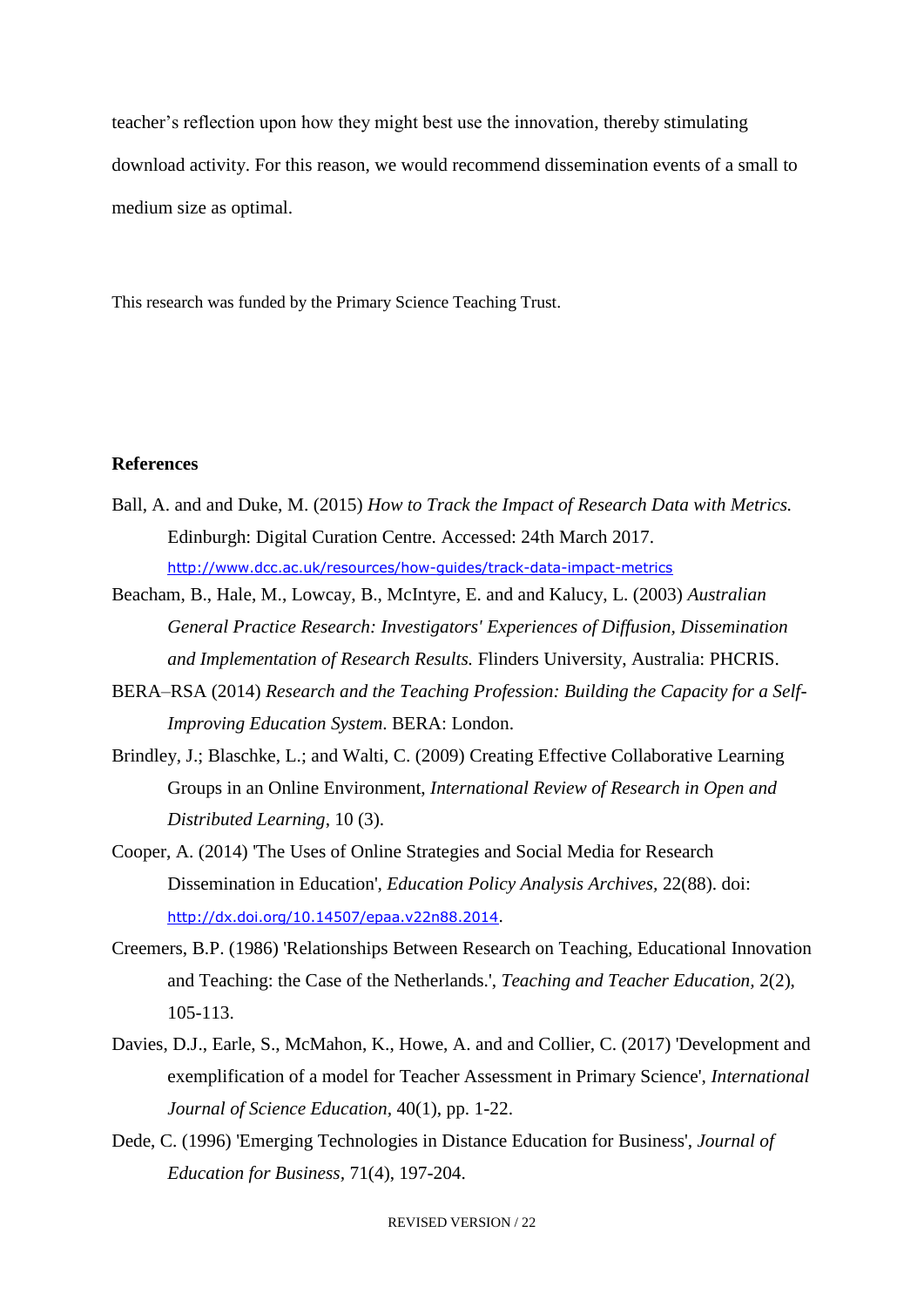- Earle, S., Davies, D., Collier, C., Howe, A. and and McMahon, K. (2016) *Approaches to science assessment in English primary schools*. Primary Science Teaching Trust.
- Edelstein, H., Shah, S. and and Levin, B. (2012) 'Mining for data: emprical data from the Use of Online Research project', *International Journal of Humanities and Social Science*, 2(9), pp. 1-12.
- EU Horizon 2020 (2014) *Communicating EU research and innovation guidance for project participants.* Brussels: European Commission. Available at: [http://ec.europa.eu/research/participants/data/ref/h2020/other/gm/h2020-guide](http://ec.europa.eu/research/participants/data/ref/h2020/other/gm/h2020-guide-comm_en.pdf)[comm\\_en.pdf](http://ec.europa.eu/research/participants/data/ref/h2020/other/gm/h2020-guide-comm_en.pdf) (Accessed: 18th March 2017).
- Gannaway, D., Hinton, T., Berry, B. and Moore, K. (2013) 'Cultivating Change: Disseminating Innovation in Higher Education Teaching and Learning', *Innovations in Education & Teaching International,* 50(4), 410-421. doi: 10.1080/14703297.2013.839334.
- Gassenheimer, C. (2013) 'Best Practice for Spreading Innovation: Let the Practitioners Do It', *Kappan Magazine,* 95(3), 39-43.
- Gravestock, P. (2002) Making an Impact Through Dissemination, in Baume, C.; Martin, P.; and Yorke, M. (eds) *Managing Educational Development Projects: Maximizing the Impact*, Kogan Page: London, 109-123.
- Hattie, J. (2011) *Visible Learning for Teachers: Maximizing Impact Upon Learning*, London: Routledge.
- Hopwood-Stephens, I. (2018a) *The TAPS pyramid: where, who and how?* Primary Science, March edition Special Issue.
- Hutchinson, J. and and Huberman, M. (1994) 'Knowledge Dissemination and Use in Science and Mathematics Education: a Literature Review', *Journal of Science Education and Technology,* 3(1), 27-47.
- King, H. (2003) 'Disseminating Educational Developments', in Kahn, P. and and Baume, D. (eds.) *A Guide to Staff and Educational Development* London: Kogan Page, 96-115.
- Kirst, M. (2000). "Bridging education research and education policymaking." *Oxford Review of Education* 26(3/4): 379-391.
- Klein and Gwaltney (1991) Charting the Education Dissemination System: Where we are and where we go from here. *Creation, Diffusion, Utilization*, 12 (3), 241-265
- Korthagen, F. (2017) 'Inconvenient Truths About Teacher Learning: Towards Professional Development 3.0', *Teachers and Teaching: Theory and Practice,* 23(4), 387-405.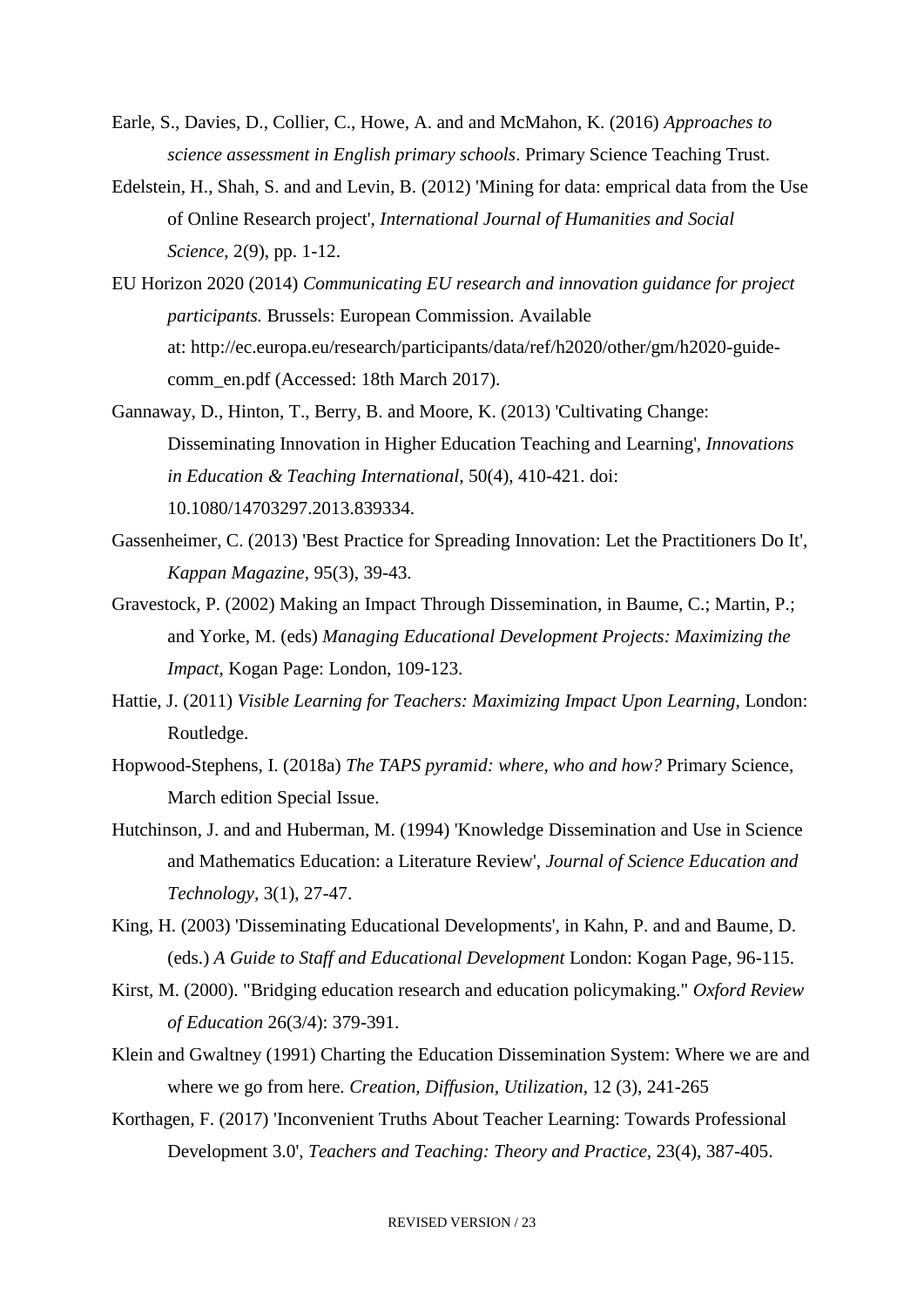- Lieutenancies Act (1997): *Chapter 23, Schedule 1 of the Lieutenancies Act, 1997*.(SI year and number). Crown Copyright.
- Louis, K. (1980) *Linking R and D with Schools. Products and Process: some Preliminary Findings from the R and D Utilization Program.* National Institute of Education: Washington DC.
- MacLellan, P. (2016) *Why Don't Teachers Use Education Research in Teaching?* Royal Society of Chemistry website. Accessed 3rd December 2016. [https://eic.rsc.org/analysis/why-dont-teachers-use-education-research-in](https://eic.rsc.org/analysis/why-dont-teachers-use-education-research-in-teaching/2010170.article)[teaching/2010170.article](https://eic.rsc.org/analysis/why-dont-teachers-use-education-research-in-teaching/2010170.article)
- McKenzie, D. and and Özler, B. (2011) *The Impact of Economics Blogs.* US: World Bank Development and Research Group. Accessed 17th March 2017. <http://elibrary.worldbank.org/doi/pdf/10.1596/1813-9450-5783>
- Mercer, N. and and Howe, C. (2012) 'Explaining the dialogic processes of teaching and learning: the value and potential of sociocultural theory.', *Learning, Culture and Social Interaction*, 1, pp. 12-21.
- Moore, P. (2006) *Iterative Best Evidence Synthesis Programme, Evidence Based Policy Project / Hei Kete Raukura.* New Zealand: Ministry of Education.
- NCDDR (1996) *A Review of the Literature on Dissemination and Knowledge Utilization*, National Center for the Dissemination of Disability Research: Southwest Educational Development Laboratory.
- Pareja Roblin, N.; Ormel, B.; McKenney, S.; Voogt, J.; and Pieters, J. (2014) Linking Research and Practice Through Teacher Communities: a Place Where Formal and Practical Knowledge Meet? *European Journal of Teacher Education*, 37(2), 183-203.
- Plume, A. and and Kamalski, J. (2014) *Article Downloads: an Alternative Indicator of National Research Impact and Cross-Sector Knowledge Exchange.* Researchtrends. Accessed 20th March 2017. [https://www.researchtrends.com/issue-36-march-](https://www.researchtrends.com/issue-36-march-2014/article-downloads/)[2014/article-downloads/](https://www.researchtrends.com/issue-36-march-2014/article-downloads/)
- Rey, O.; and Gaussel, M. (2016) The Conditions for the Successful Use of Research Results by Teachers: Reflections on Some Innovations in France, *European Journal of Teacher Education*, 39(5), 577 – 587.
- Sheskin, D. (2004). *Handbook of Parametric and Nonparametric Statistical Procedures*. CRC Press.
- Siemens, G. (2005) 'Connectivism: a learning theory for the digital age', *International Journal of Instructional Technology and Distance Learning,* pp. 1-8.